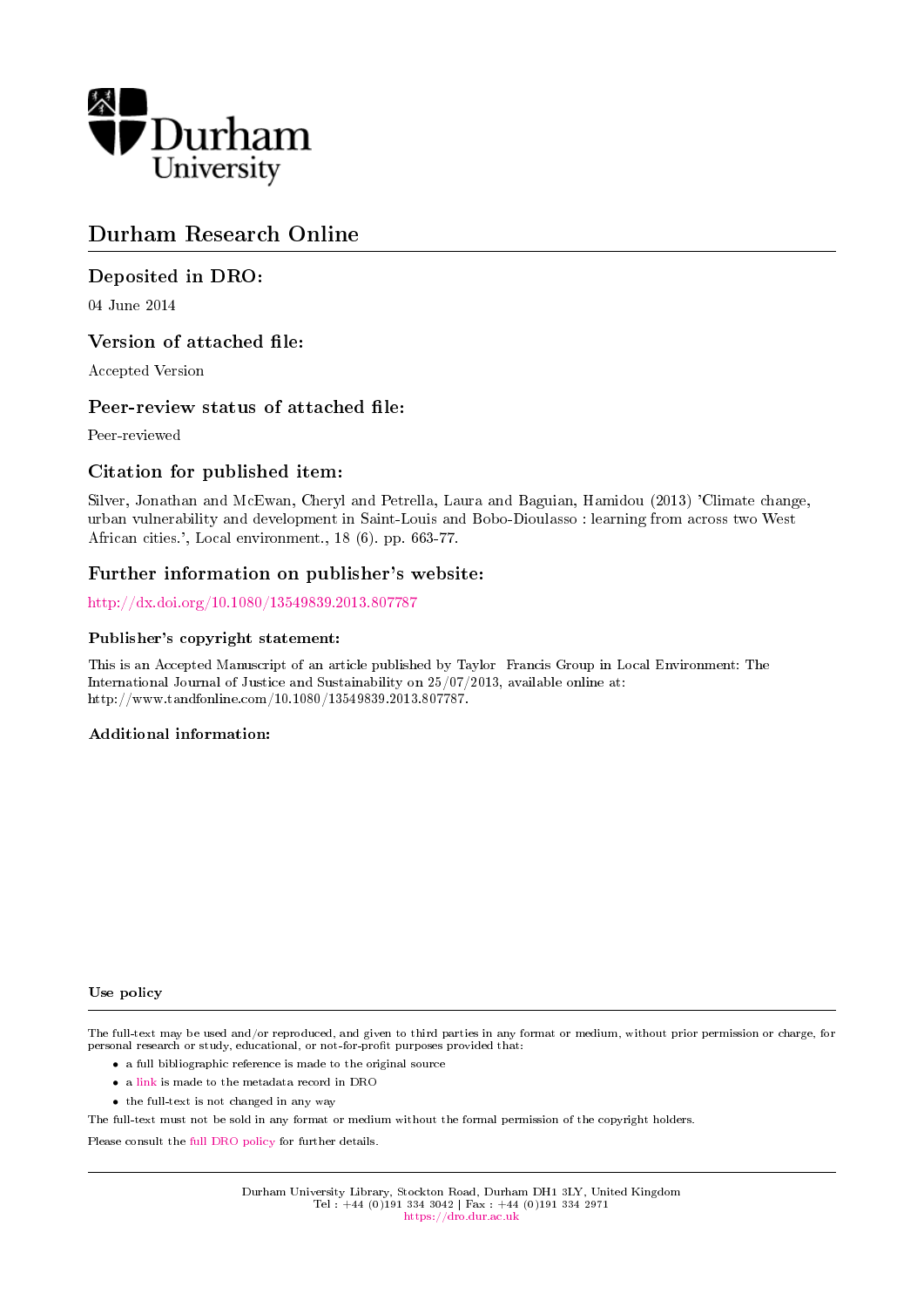**a. Article Title:** Climate change, urban vulnerability and development in Bobo-Dioulasso and Saint-Louis: Learning from across two West African cities

**b. Journal name:** Local Environment

**c .The full name and details of the corresponding author:** 

Jonathan Silver, Durham University,UK

Flat 606, MC Royal Mills, 16 Jersey St, Ancoats, Manchester, M46JA, UK.

 $i.d.silver@durham.ac.uk$  +44 7818061716

#### **i. The full names and details of all coauthors of the paper;**

Cheryl McEwan, Durham University, UK

Laura Petrella, UN-Habitat, Nairobi, Kenya

Hamidou Baguian, Muncipality of Bobo-Dioulasso, Bobo-Dioulasso, Burkina Faso

#### **e. Acknowledgements**

The authors wish to acknowledge the contributions of the wider UN-Habitat teams and municipalities of Bobo-Dioulasso and Saint-Louis in bringing together the work of the CCCI programme. Particularly thanks are due to Ava Zekri and Richa Joshi

**Accepted April 2013: in press (pre -proof)**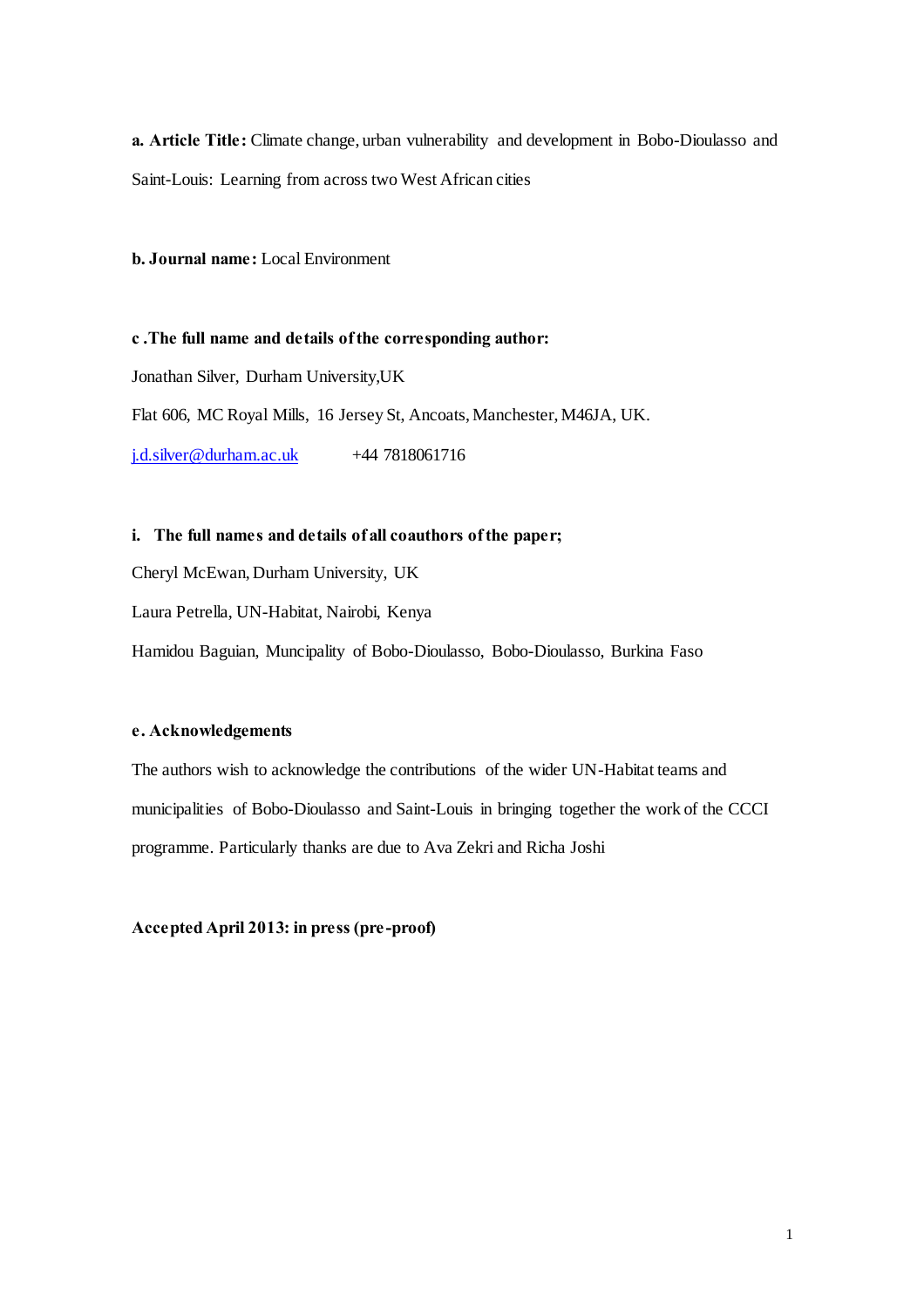**Climate change, urban vulnerability and development in Saint-Louis and Bobo-Dioulasso: Learning from across two West African cities**

#### **Abstract:**

Climate change processes pose significant challenges to development in cities across West Africa. These processes shape and mediate urban vulnerability across urban areas and hinder wider development efforts across these cities. This paper reviews these emerging perspectives within the context of UN-Habitat's work in Bobo-Dioulasso, Burkina Faso and Saint-Louis, Senegal. It argues that policy makers and researchers need to engage with issues of climate change and development at an urban scale and across 'ordinary cities' through exploring the range of vulnerabilities inherent in each city. Specifically, the paper illustrates the diversities and similarities of climate change processes that exist across these two medium sized, or ordinary West African cities, the intersections with existing economic profiles and potential impacts and the emerging urban governance responses to these issues. It demonstrates the need to move beyond constructions of an archetypal 'West African' city, and illustrates the emerging work by UN-Habitat and local partners in developing localised knowledges about urban vulnerabilities and the multiple and divergent ways in which these issues are beginning to be addressed.

**Key Words:** climate change, urban, vulnerability, West African cities, adaptation.

**Main Text**

**1. Introduction**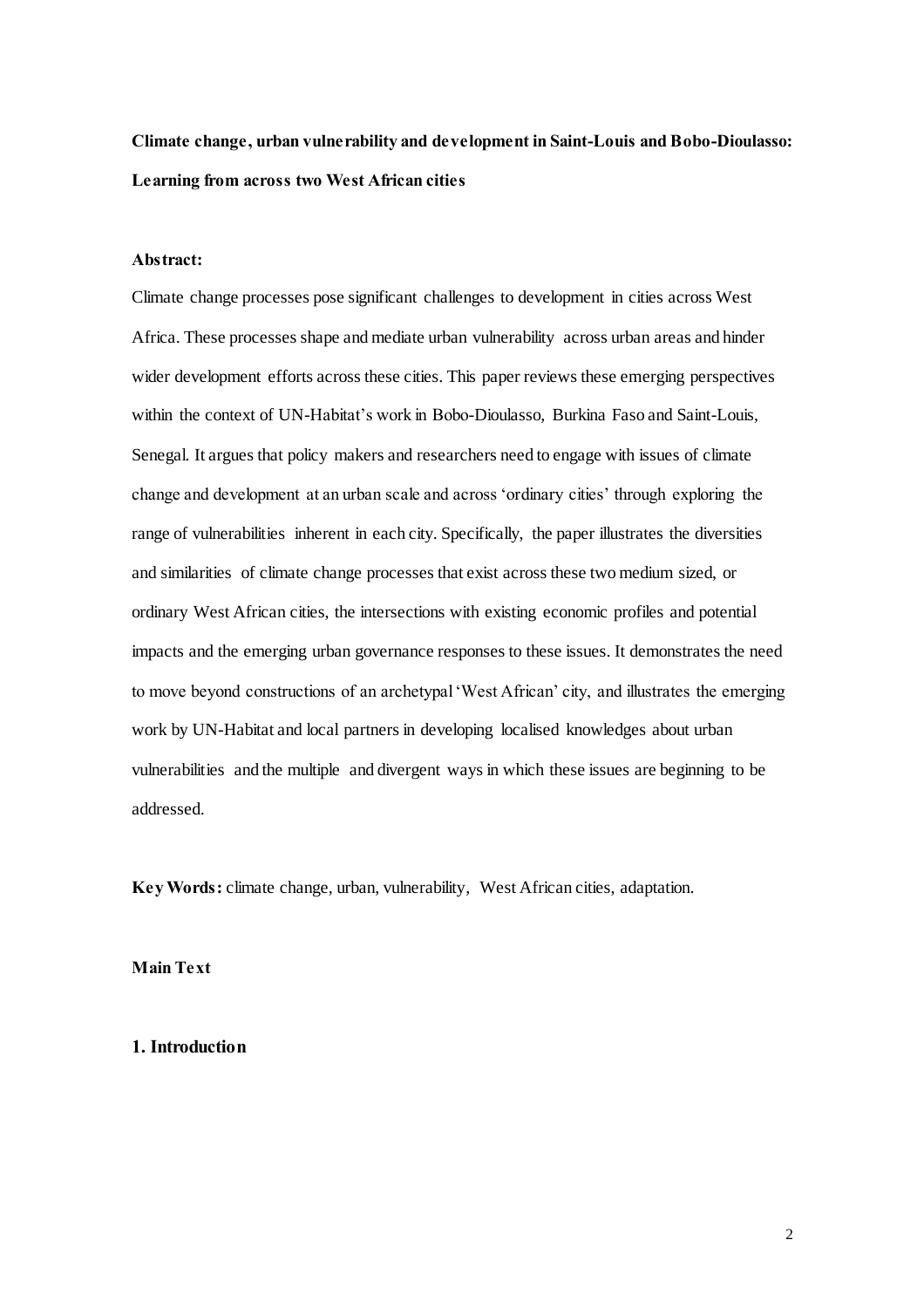The rapid urbanisation of cities in West Africa mediates a range of complex and often contradictory processes that expose urban populations to social, economic and environmental hazards. The convergence of these ongoing hazards with emerging climate change impacts threatens to increase the vulnerability of these populations, particularly the urban poor, to the changing conditions of these cities and illustrates the increasing importance of examining climate change processes and responses at an urban scale (Bulkeley and Newell, 2010, Hodson and Marvin, 2010). These processes pose significant risks and challenges across a range of urban issues, especially in relation to development in the growing and dynamic cities of the region. As multiple climate change emergencies become increasingly frequent, and a range of secondary impacts challenge the capacity of cities in the West African region to cope, the need to pay increasing attention to understanding the relationship between climate change, urban vulnerability and development is pressing.

Across the West African region, municipalities and their partners are engaged in a range of responses to climate change. These build on traditions of often innovative governance with minimal resources, seeking to develop information around climate change impacts and measures that seek to reduce risk and vulnerabilities to these emerging processes, and countering notions of the helpless, failed and undeveloped African city (Pieterse, 2008). Extensive engagement around climate change issues by UN-Habitat, through its pivotal role in the 'Cities and Climate Change Initiative' (CCCI), is being carried out with selected cities in the region to map out their climate risks, vulnerability to climate change, adaptation pathways and resources, and potential urban futures. This work, in some cases, complements a similar focus across a plethora of international agencies, donors and research institutions that together engage with multiple perspectives on how West African cities respond to climate change. In other cases the CCCI work forms the beginning of new policy formulation that seeks to position local responses to climate change at the centre of urban governance responses. These climate change governance responses are thus characterized as multi-scalar in nature. They interact with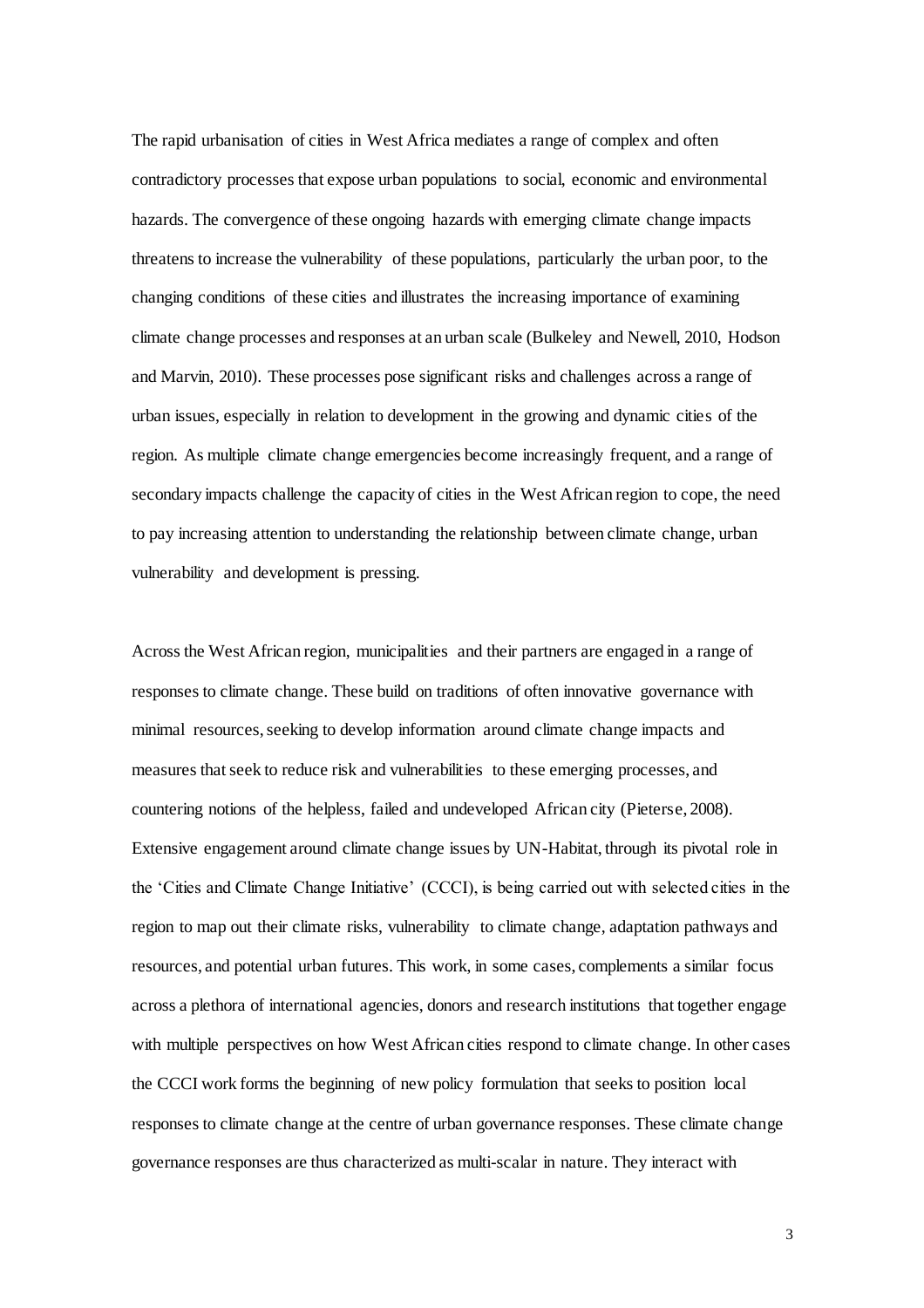existing institutional configurations (Hodson and Marvin, 2010, Bulkeley and Newell, 2010) and include a range of urban intermediaries beyond the state (Biermann and Pattberg, 2008), together with the everyday strategies mobilised by urban dwellers to navigate multiple and changing environmental conditions of city life (Simone, 2010).

This paper is part of a project initiated by UN-Habitat to fulfil this objective of linking research and policy-making to develop knowledge sharing and dissemination partnerships between UN-Habitat and those working across the science/policy-making interface. The aim is to generate dialogue and co-production of urban climate change knowledge and policy between researchers, city officials, local communities and other urban intermediaries (Joshi and Moore, 2004, Parnell et al, 2009), and to more effectively disseminate UN-Habitat's wealth of empirical evidence concerning climate change and cities across the West African region. This paper focuses on two divergent examples to provide an overview of the climate change vulnerabilities facing two contrasting West African cities. It examines the challenges these vulnerabilities pose, specifically concerning impacts upon existing economic activities and the dynamics these processes may produce around development. We examine comparatively how the different contexts (institutional, climate, resources, actors, risks) of each city shape how they respond to these emerging processes in relation to vulnerability and development. We use case studies of the coastal city of Saint-Louis, Senegal and the semi-arid Sahel city of Bobo-Dioulasso, Burkina Faso to compare the similarities and differences that constitute the relationships between and across climate change, vulnerability and development. Drawing on this work, we highlight the danger of generalizing about 'the African' or 'West African city' during research and policy processes, connecting to wider debates and critiques about urban theory, research foci and intellectual traditions concerning urban studies beyond the North (Myers, 2011, Robinson, 2002, 2011, Roy, 2009). Furthermore, the paper asserts the need to develop detailed research concerning what Robinson (2002: 531) terms 'ordinary cities' as a response to the "large number of cities around the world which do not register on intellectual maps that chart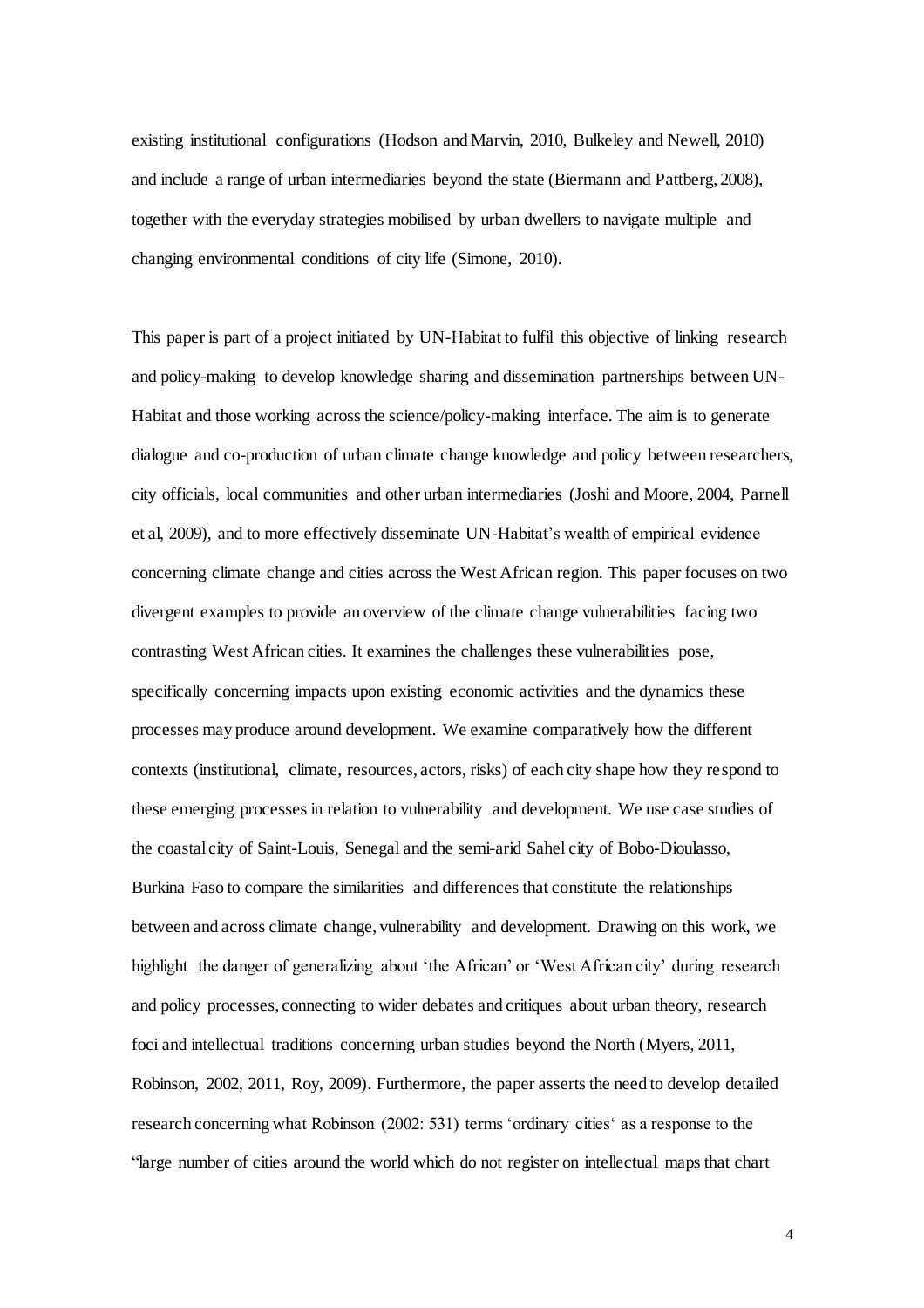the rise and fall of global and world cities". This is particularly important as climate change issues become increasingly urbanized across the region. Whilst there is much scholarship on climate change governance across global North cities and increasing work in high profile African cities such as Cape Town (Cartwright et al, 2012, Mukheibir and Ziervogel, 2007, Bulkeley et al, in review) and Mombasa (Awour et al, 2010, Kebede, 2012, Kithiia and Dowling, 2010), the paper illustrates the importance of engaging with 'ordinary cities' (Robinson, 2002, 2006) and the empirical, conceptual and policy perspectives that such work can generate.

We draw on primary data generated from UN-Habitat projects in both cities, reflections on the research and policy development processes, and the limited number of academic studies that have engaged with these cities. The methodologies involved in collecting the data informing this paper reflect both UN-Habitat's general approach and the different contexts in which the CCCI has engaged. In general terms, both initiatives have been conceptualised as moving from an assessment phase, where information and data is collected and evaluated in order to identify critical issues of vulnerability, to defining policy and actions over the long and short term, to the mobilisation of specific actions and/or advocacy for action by different actors, either public or private. The approach is close to action research and planning, where UN-Habitat promotes the gathering of existing information, the identification of gaps and the required further data collection, with a view to maximising use of existing knowledge and research, and stimulating its socialisation and collective analysis in view of action. The most important characteristic of this approach is that data and research are fed directly into the process, which defines and supports the development of policies and actions, which in turn provides further evidence to researchers. The intention is to promote innovative partnerships between universities, local governments and communities and to provide useable scientific knowledge for decision-makers.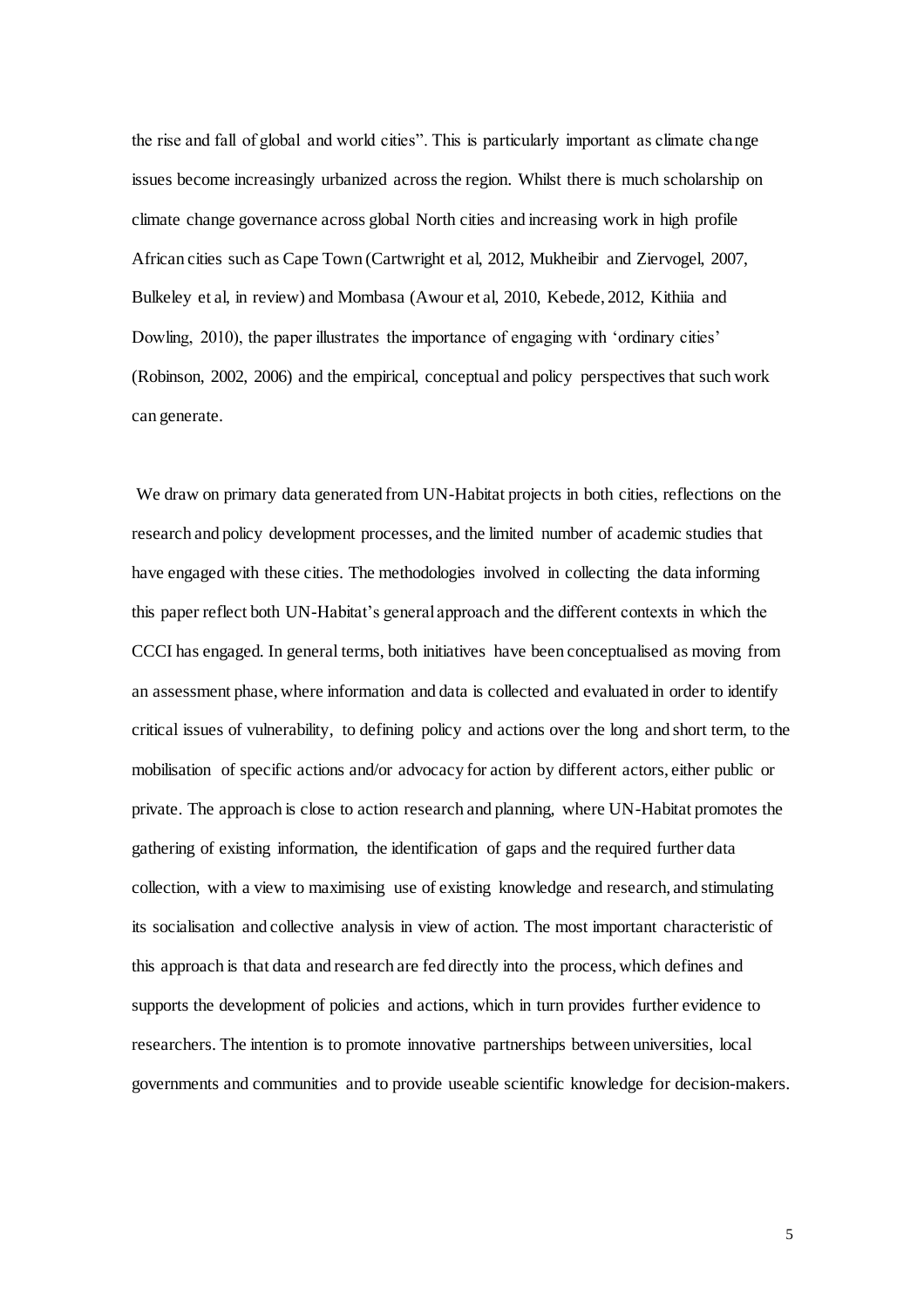In Bobo-Dioulasso, the research began in 2009 and incorporates: a series of workshops with various urban actors; a survey of 120 members of the wider public focused particularly on women; interviews with urban intermediaries; and public forums across three districts of the city, bringing together over 100 opinion leaders to explore how climate change may affect everyday lives of urban dwellers. This research culminated in a workshop in October 2011 and a commitment by Deputy Mayor Sanou to draft a strategic development plan, to create a climate change unit within the municipality and to launch a climate change charter for the city (UN-Habitat, 2011c). The research demonstrates how engaging with multiple stakeholders and developing data resources can provide the basis for emerging governance responses at the city level.

In the case of Saint-Louis, the city linked to the CCCI program in 2010. However, researchers and policymakers were able to draw on a longer history of climate change research and action in the city. This focuses on flood risks in the city (Diagne, 2007) and includes the 2010 ARCADIS research program, using community knowledges, remote sensing and GIS to develop models that can be used by the municipality in climate change planning (Seck, 2010). Work on the CLUVA (Climate Change and Vulnerability in Africa) project to develop a city profile of climate change, prioritization of risks, identification of urban hotspots, brings together historical data and various urban intermediaries to take forward climate change responses. Whilst data collection has been problematic, the experiences of locally-based researchers and policymakers have helped to navigate some of these problems. Both cities, like many 'ordinary cities' in the region, can be characterized by an absence of spatial data; the CCCI has helped not only to bring together existing information, but also to generate new perspectives and data sets relevant to climate change processes in these cities.

The paper draws on these methods and approaches to highlight the possibilities for creating context-specific knowledge that takes account of geography, governance, economic and cultural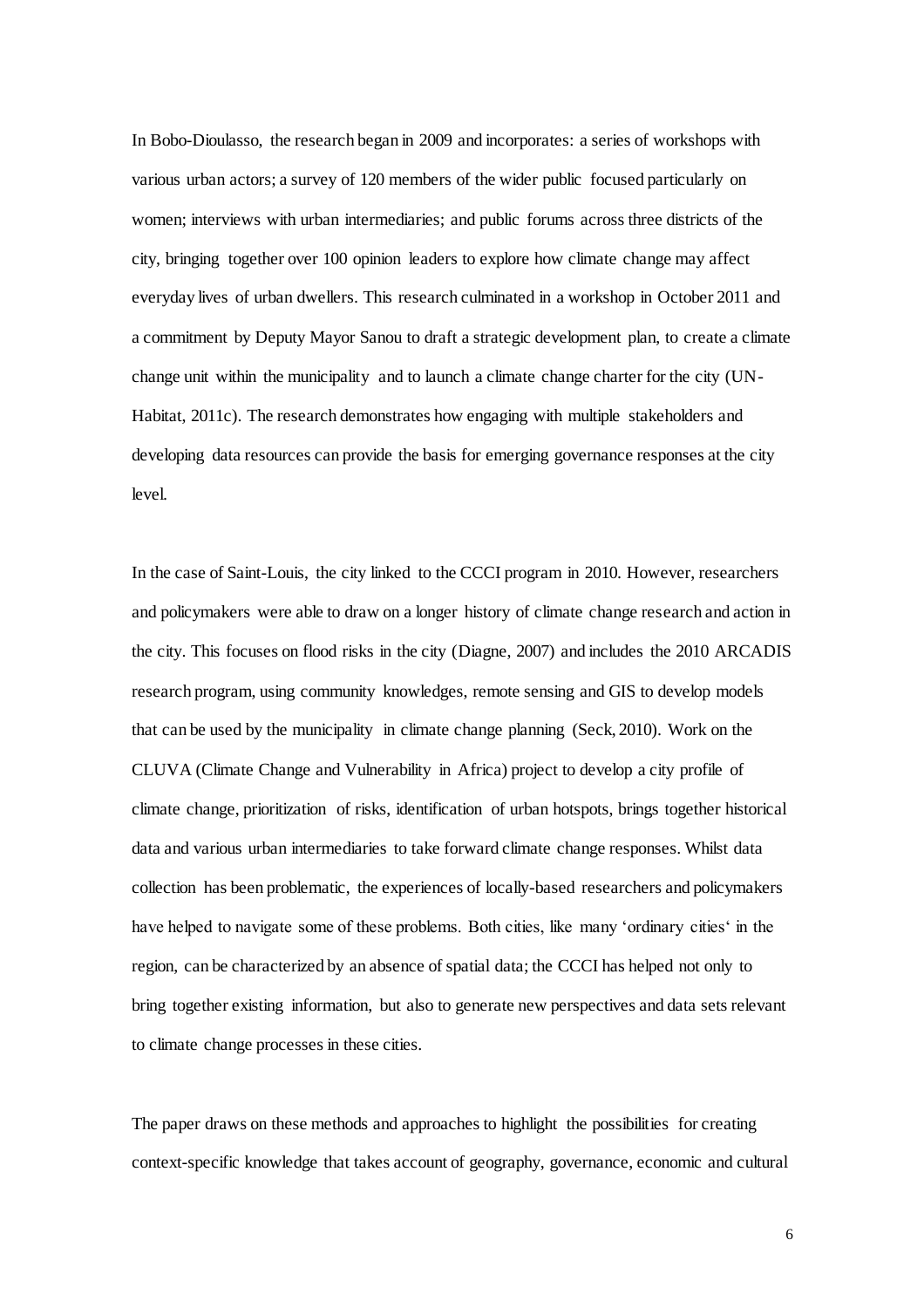issues, which in turn shape development vulnerabilities and responses to them. It also illustrates some of the tools and approaches, including the use of different urban actors and working across projects and initiatives of different nature, which enable the gathering of such information, its discussion with the involved urban communities, and its use in orienting policy making. Some of these processes are extremely local, rarely documented and, therefore, difficult to discuss, evaluate and disseminate. Consequently, this paper aims to make such practices more visible and part of the debate, pointing to avenues through which policy makers and practitioners, particularly at the global level, can access or build on them. We argue that is important for policy-makers and practitioners not to attempt to generalise about 'the West African city', but to compile geographically and place-specific evidence across the region so that understandings of vulnerabilities match actual existing conditions in these urban spaces, which is essential in the development of climate change responses. Therefore, the paper outlines the different vulnerabilities facing Saint-Louis and Bobo-Dioulasso, the different impacts of these vulnerabilities on development, and the ways in which the cities are embedded in different national and local governance contexts that structure responses to these issues.

### **2. The impact of climate change on development**

Focusing on how climate change produces and reshapes urban vulnerabilities that mediate development can form an important contribution to understanding how climate change will affect these two West African cities. Work to map urban vulnerabilities remains relatively recent in contrast to the ongoing national climate change assessments, strategies and plans focused on environmental and agriculture concerns (Moser et al, 2010). Where this work has been undertaken, it has tended to ignore the links between climate change, development and the economic dimensions of vulnerability across research, policy and debates (Hunt and Watkiss, 2011). Yet climate change impacts on economies are critically important in regions that may be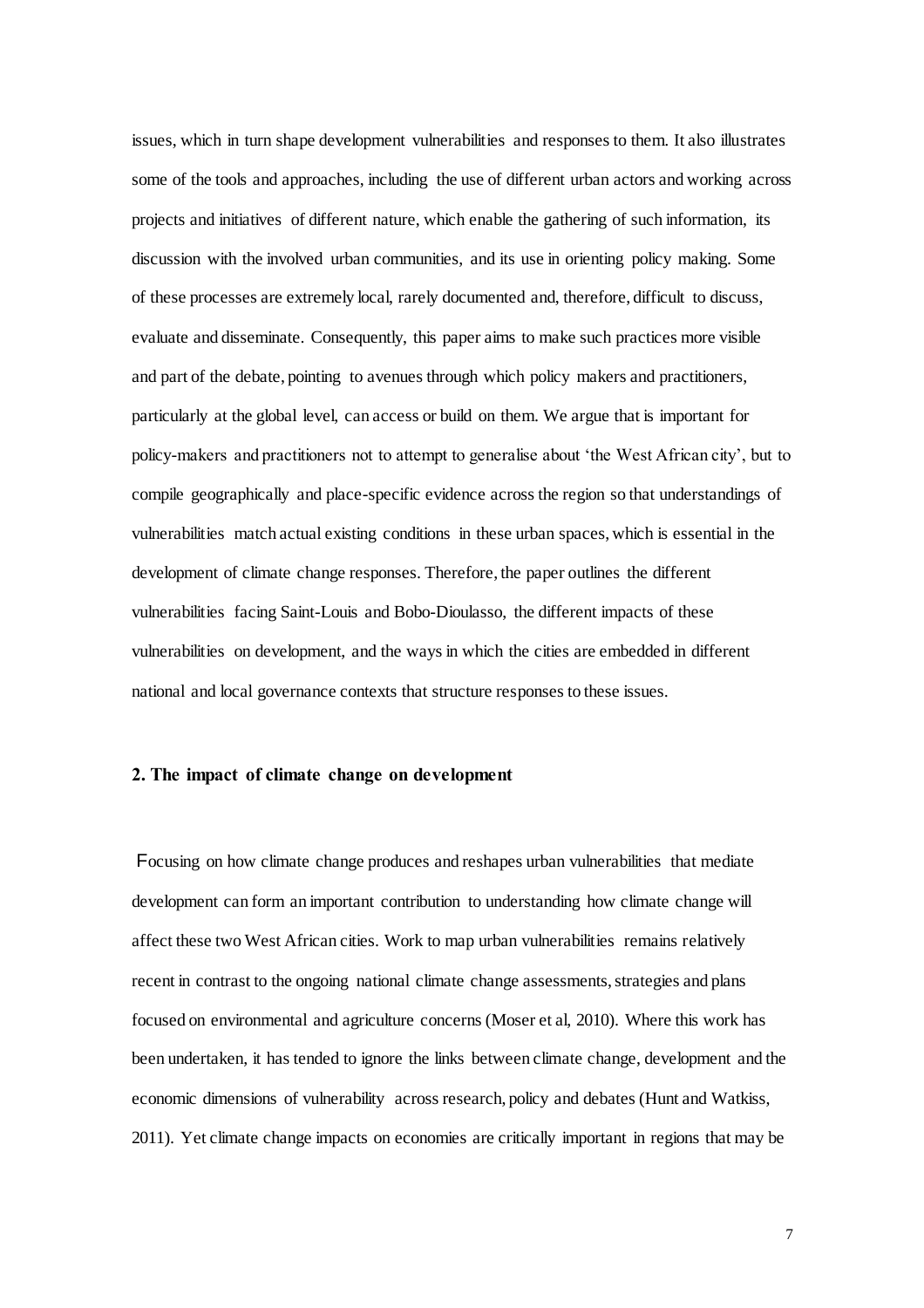prone to what O'Brien and Leichenko (2000) term "double exposure' intersecting and mediating with ongoing development agendas. African cities are often thought of as vulnerable to climate change and to the inequalities in global economic and trade systems. However, the picture is dynamic and varied, with some regions or sectors having the potential to benefit from climate change (for example, agricultural yields may be improved by increased precipitation). In order to fulfil this potential, the capacity to adapt and change, which may be elusive in some contexts, is of critical importance. It is thus important to consider the differential impact of climate change on different social groups within cities. As Adger et al. (2003: 179) argue, "vulnerability to the risks associated with climate change may exacerbate ongoing social and economic challenges, particularly for those parts of societies dependent on resources that are sensitive to changes in climate". In West Africa, risks are most apparent in agriculture, fisheries and other components that constitute the livelihoods of rural and urban populations. Of significance is the fact that observed climate change, present-day climate variability and future expectations of change are changing the course of development strategies, with governments attempting to promote adaptive capacity in the context of competing sustainability objectives.

West Africa is increasingly urbanizing, with much of this growth concentrated in the coastal cities of the Gulf of Guinea, where over 40 percent of the region's population now reside (Toumlin, 2009). The Gulf of Guinea is considered a Low Elevation Coastal Zone (LECZ). Coastal cities, such as Saint-Louis, are exposed to sea level rises prompted by climate change and accompanied by increased frequency and intensity of sea storm surges, floods, gale force winds and tropical cyclones (Desanker 2009). These trends were evident during 1998 and 2000, when almost all of the districts of Saint-Louis flooded (Diagne, 2007). West African cities beyond the coastal zone, like Bobo-Dioulasso, are often located in the dry and arid Sahel belt, a transitional zone between the Sahara and the tropical coast that relies on fluctuating seasonal rainfall for its agriculture. This area is likely to experience some of the worst impacts of climate change, including increasing drought and desertification (Kandji, 2006, Thornton et al 2008),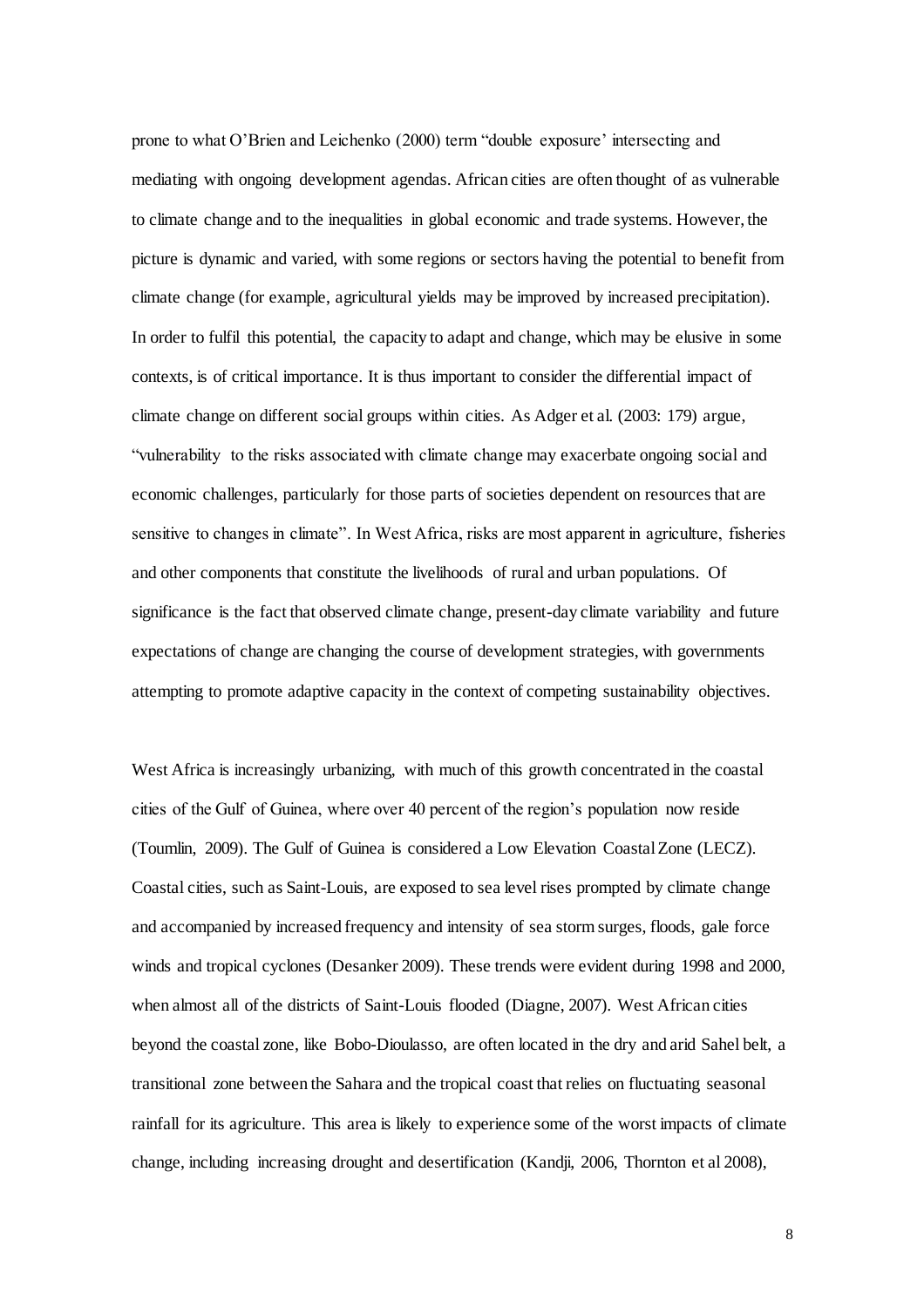which in turn are likely to have a significant influence on achieving the Millennium Development Goals (Kandji, 2006). The development implications of these climate change processes for cities in West Africa, located on the coast or in the Sahel, are as varied as they are stark. In a region already considered one of the poorest and struggling to formulate responses to diverse development issues such as poverty, food security and conflict, the impact of climate change threatens to further hinder development.

Urban vulnerability can be considered across a range of different contexts within these cities, from the physical landscape to social and economic contexts. As Satterthwaite et al. (2007: 9) suggest, "vulnerability to climate change is understood to mean the potential of people to be killed, injured or otherwise harmed by the direct or indirect impacts of climate change". As such it is apparent that climate change is likely to increase economic inequalities in cities such as Saint-Louis. Infrastructures and services are likely to be disrupted or fail, and a lack of investment and rights provides little in the way of a safety net, adding another, potentially catastrophic, layer to the wider development challenge for the region. As Davidson et al. (2003: 98) argue, "it is becoming increasingly clear that realization of the development goals can be seriously hampered by climate change", with the urban poor particularly affected (Hardoy and Pandiella 2009, Adger et al. 2003).

# **3. Bobo-Dioulasso and Saint-Louis: a comparison of climate change vulnerabilities and responses**

Saint-Louis and Bobo-Dioulasso represent two West African cities that illustrate the diversity of climate change impacts and associated vulnerabilities, how these affect urban economies and development, and the different ways in which responses are being formulated. Although both cities are located in the West Africa region, they face quite different challenges with regard to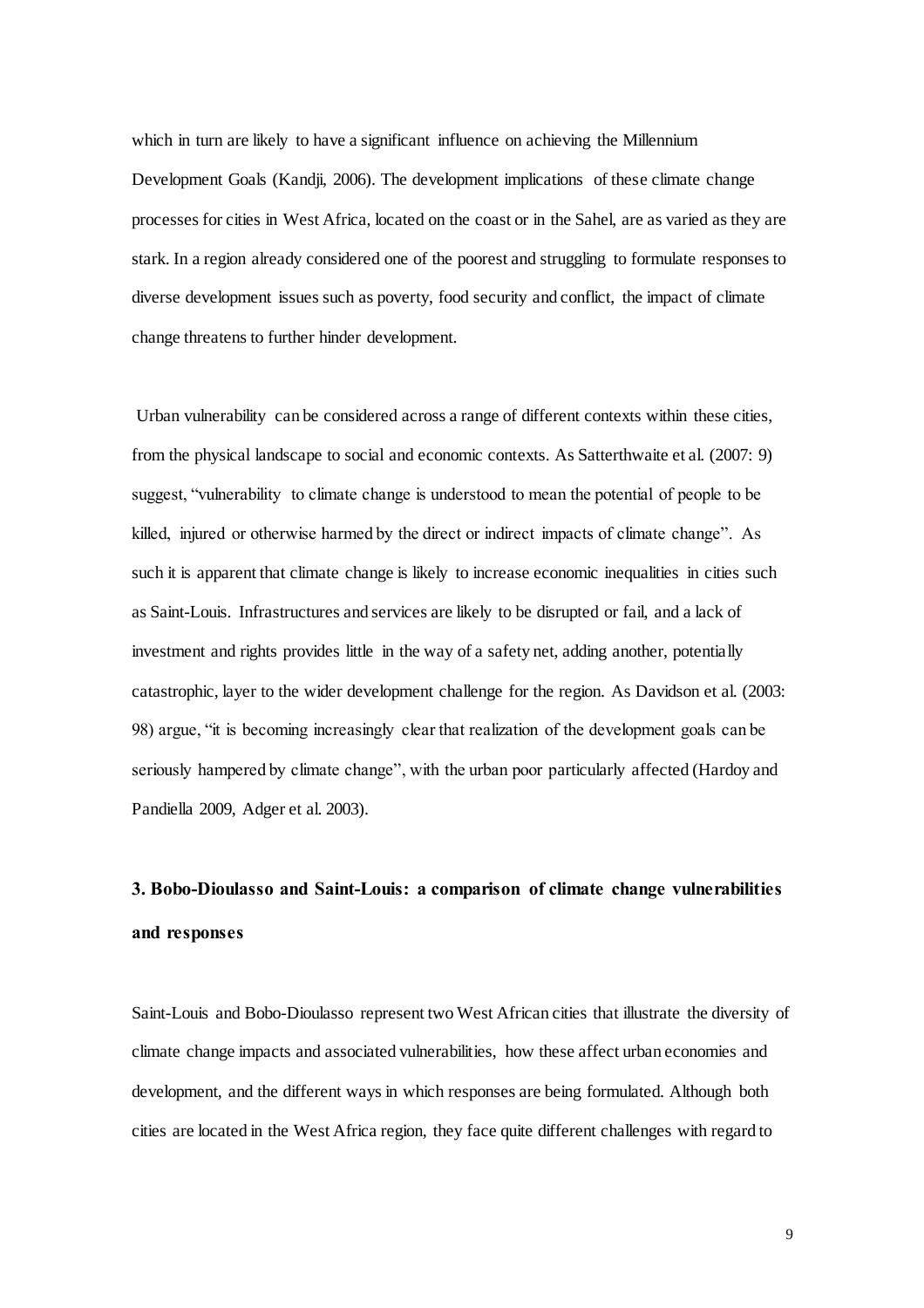the impacts of climate change. In what follows, we discuss the climate change vulnerabilities, economic profiles, projected potential impacts, and emerging governance responses that are being formulated from these projections.

Both cities are important to their regional, national and international hinterlands, which means that climate change is a significant issue not just in the cities themselves, but also in their broader regions, whilst impacts in the broader region may also reverberate in these cities in a diversity of ways. Saint-Louis was the capital of French West Africa until 1902 and its population has grown threefold in the last 30 years to about 190,000 inhabitants, with projected estimated growth to 300,000 people in 2030 (Commune de St Louis, 2011). Bobo-Dioulasso is the second largest city of Burkina Faso, after the capital Ouagadougou, and its population has also increased dramatically from around 225,000 in 1985, to nearly 400,000 in 2006 (CCCI, 2010). This is projected to grow toward 800,000 by 2020 (ECOLOC, 2002).

#### *3.1 Climate change vulnerabilities in Bobo-Dioulasso and Saint-Louis*

The differences in climate change vulnerabilities facing the economies of the two cities are primarily a consequence of geographical location. Saint-Louis is located in the delta of the Senegal River, on several islands and on a narrow strip of sand separating the ocean from the river. Numerous islands fragment the city and encompass diverse human settlement patterns, from the very high density of Nguet Ndar, to the sparsely occupied area of Bango, where agricultural activities are prevalent. The city is built on alluvial land at a maximum of only 3.5 metres above sea level (UN-Habitat, 2011a). Any changes to river or sea levels leave the city more vulnerable to flooding, with resilience to floods and heavy rains reduced by the high water table (Diagne, 2007, Seck, 2010). Projected sea level rises may have a serious impact on the equilibrium between the river and the sea, causing infiltration of saltwater in the water table and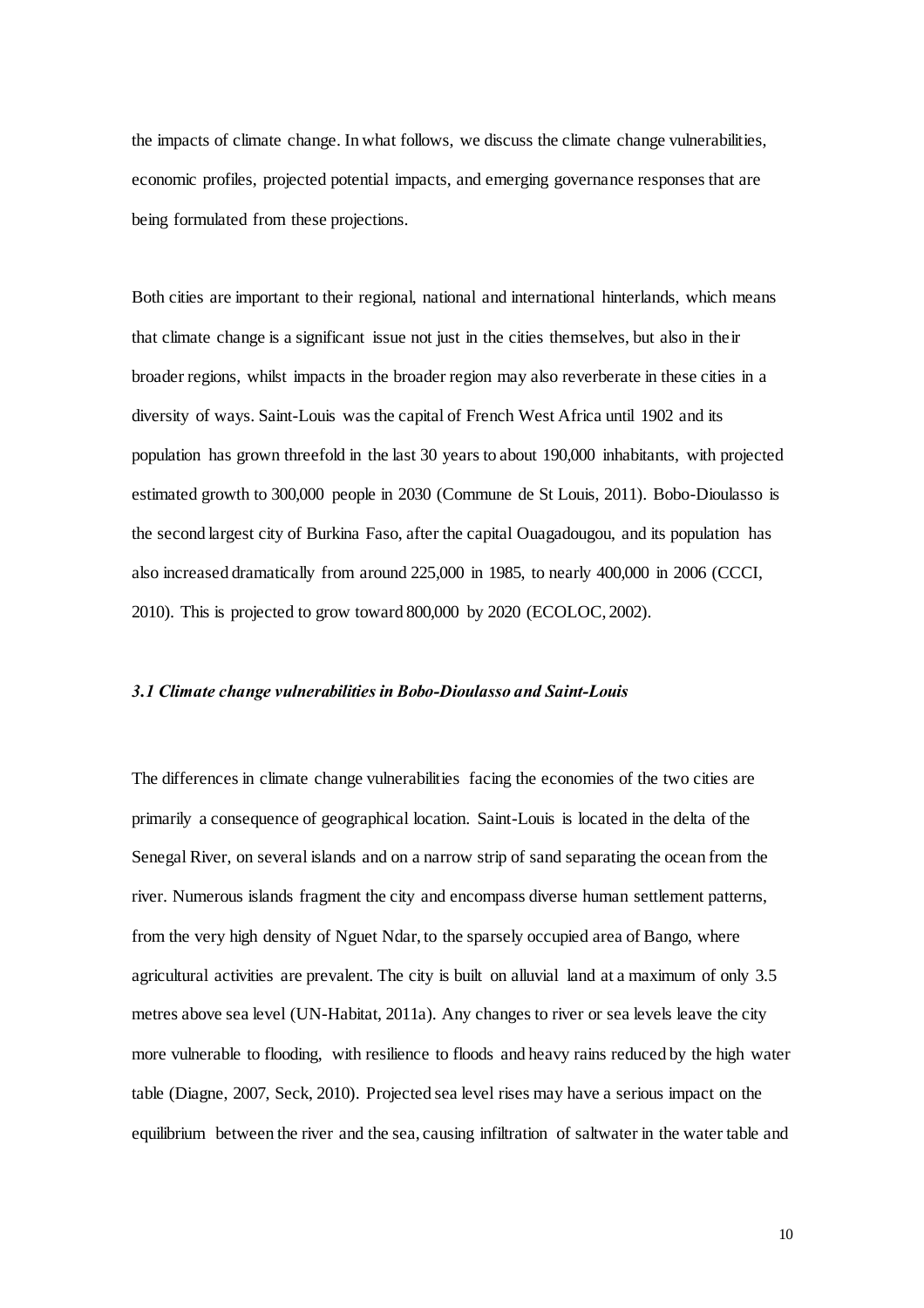reducing the outflow of water from the delta into the ocean during floods, thus exacerbating seasonal floods (Seck, 2010). Along the coast, the dune strip (*Langue de Barbarie*) is exposed to the combined effects of currents and tides, erosion, and other morphological dynamics (UN-Habitat, 2011a), as well as increases in the intensity and frequency of storms and strong winds. Reduced natural vegetation, with increased human presence and badly designed human protection measures, has exacerbated dune erosion. Particularly disastrous was the creation of a channel in the dune strip south of Saint-Louis in 2003 (UN-Habitat 2011a). This breach was intended to facilitate water flow and save the city from an exceptional flood. It was successful in reducing the flood risk within the city, but the initial four metre opening has eroded to become a 2000 metre-wide opening, which has increased the movements of water between the ocean and the river, (UN-Habitat 2011a). Dune erosion increases the vulnerability of adjacent areas of the city, such as the low income fishing settlement of Nguet Ndar. These coastal areas are also affected by increases in sea temperature, with associated detrimental impacts on marine ecosystems and the livelihoods that depend upon these.

In contrast, Bobo-Dioulasso is located in the mountainous area of Hauts-Bassins. The climate is characterised by average annual rainfall between 900 and 1200 mm. The climate has two main seasons: a dry season from October to May and a wet season from June to September (UN-HABITAT, 2011c). Bobo-Dioulasso, like Burkina Faso as a whole, is experiencing a range of climate change-related phenomena that are becoming increasingly prevalent across the fragile Sahel region in which the city is situated. These processes include rising temperatures, reduced rainfall, drought, land degradation and loss of pasture (Zeng 2003). These transformations could become catastrophic for a country, already one of the world's poorest, whose economy is based primarily on climate sensitive agriculture (crop production, animal husbandry and forestry). Bobo-Dioulasso also faces a number of specific climate change challenges relating to its morphology and urban form, which, according to the results of the municipal unit CCCI, include flooding, heat waves, strong winds, rainfall variations and drought (UN-Habitat 2011c).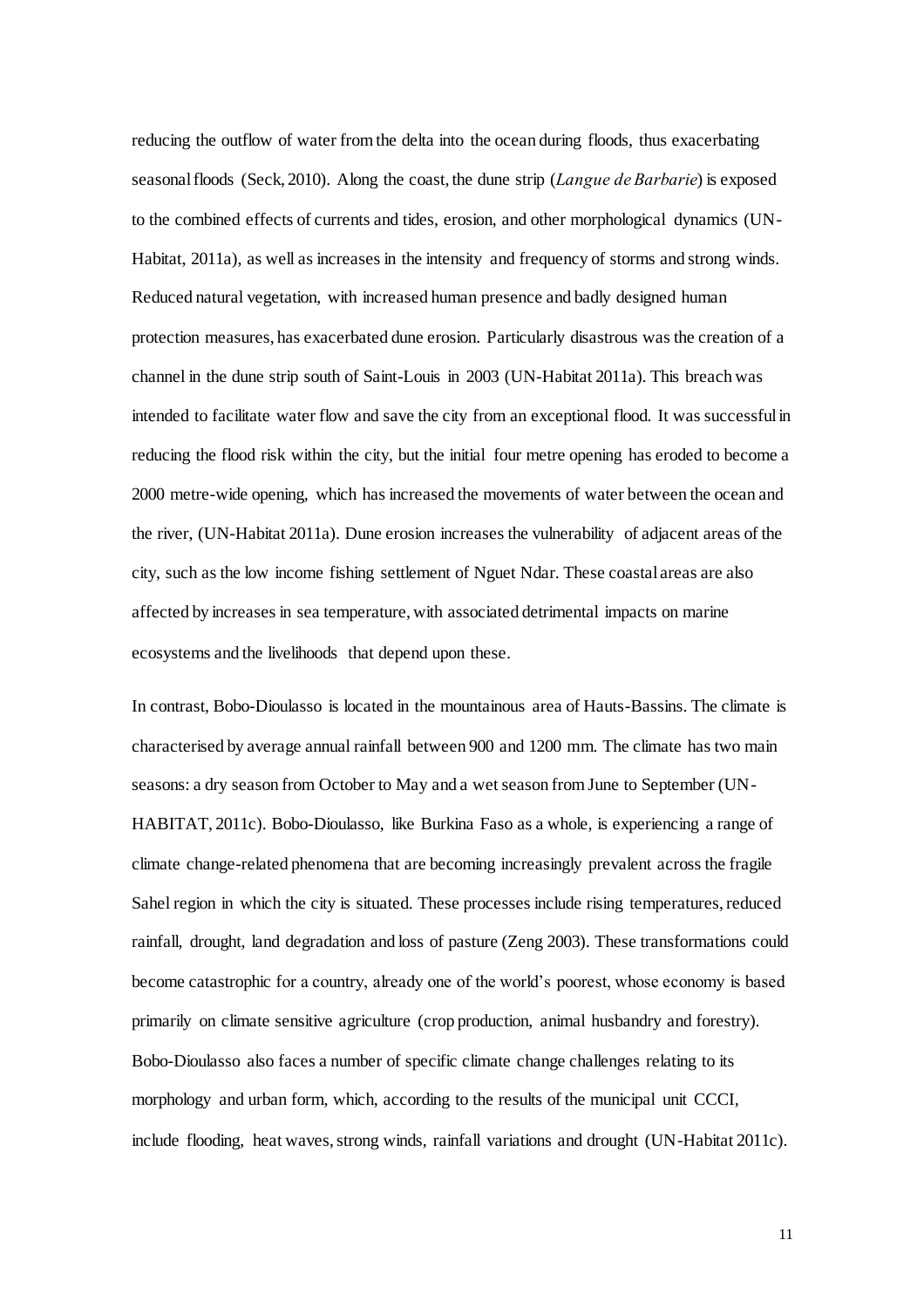As in most of West Africa's coastal cities, climate change is bringing sea-level rises, heavier rainfall and higher temperatures to Saint-Louis. This represents perhaps the key focus of work concerning climate change vulnerability in West Africa and beyond (McGranahan et al. 2007). In contrast, the impact of climate change in Bobo-Dioulasso is characterised particularly by increased length and occurrence of drought during the dry season. However, despite this, much less attention has been paid to non-coastal West African cities and the potential impact of drought on agriculture and urban economies.

#### *3.2 Urban economies*

Fishing is the major economic activity in Saint-Louis, with a regional trading hinterland stretching as far as Bamako, Mali. A community of around 22,000 fishermen is located mostly in Nguet Ndar, a high density settlement with poor living conditions (UN-Habitat 2011a). Nguet Ndar is poorly serviced and overcrowded. It is one of the densest urban areas in West Africa, with over 50,000 people occupying less than one square kilometre and living in vulnerable conditions (Commune de St Louis, 2011). A key asset of Saint-Louis is its historic, cultural and environmental capital. Its historic centre was registered as a World Heritage Site by UNESCO in 2000. Tourism generated 97 billion CFA (USD.188 million) of gross revenue in 2000, becoming the second biggest economic sector after fishing (Commune de St Louis, 2011). Despite this, the tourism infrastructure in Saint-Louis – hotels, restaurants and some commercial activities – is limited to the central island, the south of *Langue de Barbarie*, and the reserves and national parks, all of which are vulnerable to sea level rises. Tourism influx is not high at present, but the city authorities are working on a range of strategies to support this important economic sector and the need to consider potential climate change impacts. Agriculture is also a major sector of the urban economy. Due to the presence of fresh water in the delta, the region of Saint-Louis produces over 48% of the national output of horticultural products (Commune de St Louis, 2011).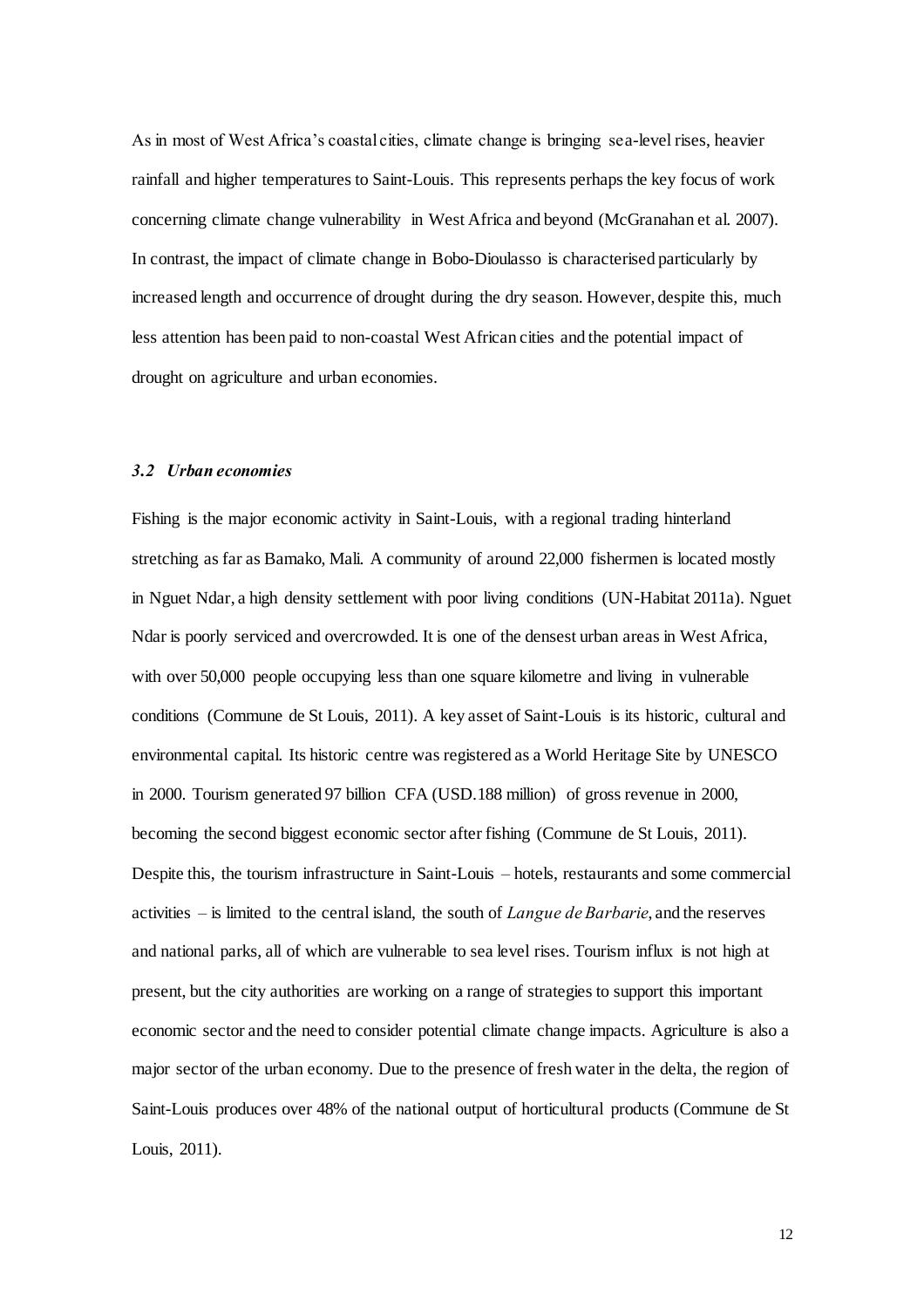The overall state of development in the city is characterised by a number of limitations to economic growth. The environmental quality of urban settlement is poor, with serious problems in waste management and sanitation and other networked infrastructures. Thus economic growth is limited by lack of urban infrastructure (Commune de St Louis, 2011). The city is neither producing sufficient jobs, nor the revenue needed for service provision and management and has failed to attract significant new investment. The fragmented urban space across islands and neighbourhoods, with diverse cultures and economies, also constrains local economic development, such that the potential of the city as a regional transit and a commercial centre remains underdeveloped. Despite this, Saint-Louis remains a centre for rural-to-urban migration, but poor planning for urban growth has resulted in burgeoning informal settlements (particularly in Pikine) and encroachment into fragile and vulnerable flood-prone areas. With over 110,000 new residents expected in the next 20 years (Commune de St Louis, 2011), the city faces a number of development challenges to incorporate a growing urban population within the economy and to improve the livelihoods of its citizens.

The key economic drivers in Bobo-Dioulasso are somewhat different to Saint-Louis. The city has traditionally been a centre of industry and logistics through its excellent transport infrastructure, but it suffered relative economic decline in the early days of independence. Bobo Dioulasso's role as the economic capital of western Burkina Faso and the centre of the most agriculturally productive area in the country is important when considering climate change. The climate of the Hauts-Bassins region has long supported agriculture. The presence of water makes the soil easy to work and the wet season allows plentiful vegetation, which supports animal farming. The region is a major producer of cotton and corn, and is self-sufficient in sorghum, millet and maize production. Surplus production is exported to other parts of the country and to other countries in the sub-region. Horticulture, vegetable production and livestock are also important. Industry is dominated by agro-forestry-pastoral processing, with manufacturing and chemical industries also of significance. Agricultural and related sectors face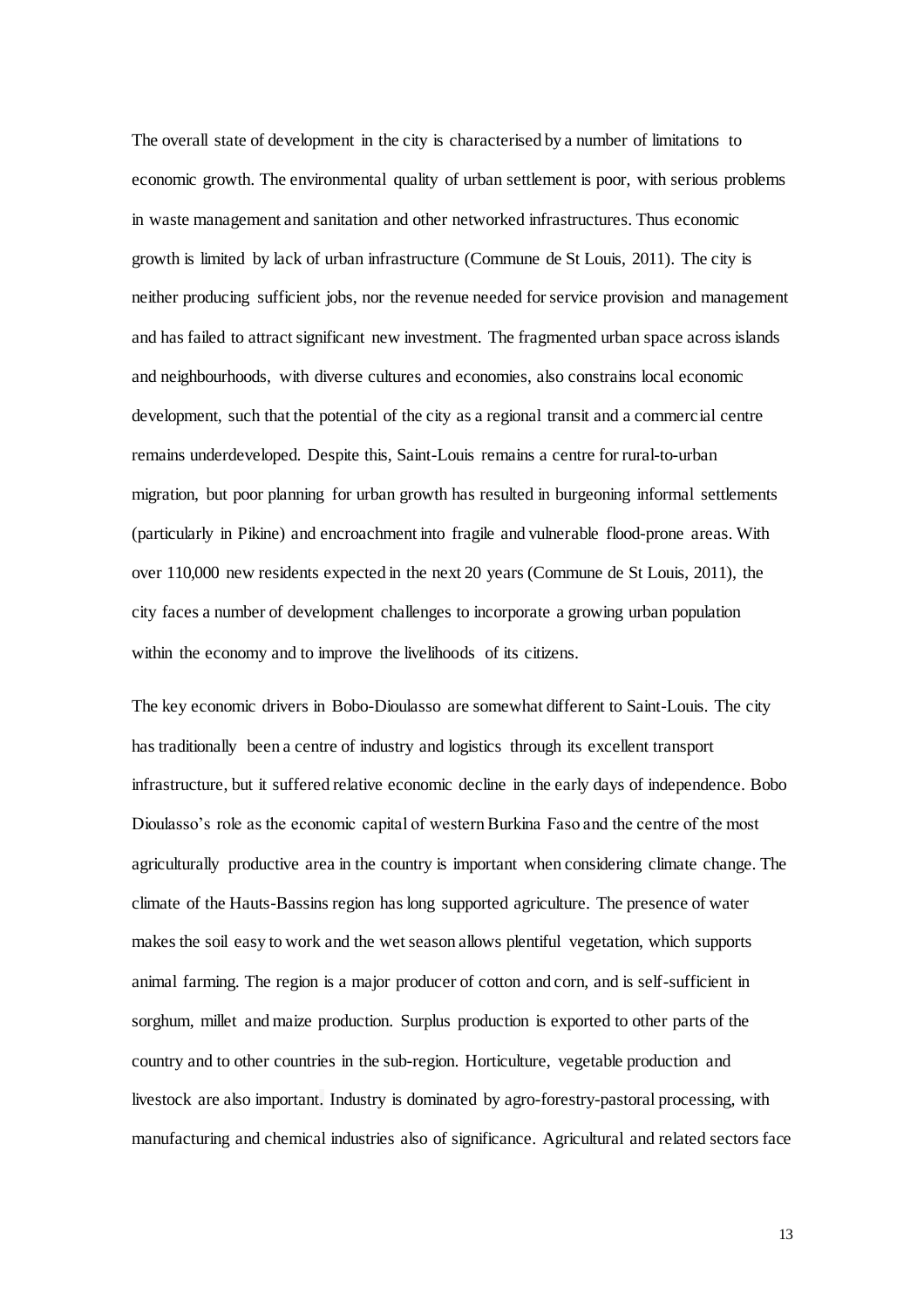precarious futures, with increasing temperatures and periods of drought generating desertification across the Sahelian agricultural landscape (PANA, 2006). Previous droughts have brought a range of economic consequences to the city, including increased rural migration, a slowing economy and increasing periods of political tension.

Both Saint-Louis and Bobo-Dioulasso share a number of similar economic drivers, particularly growing populations and a reliance on natural resources and agriculture, alongside widespread conditions of poverty. They have also been pilot studies in the ECOLOC programme. This was launched in 1997 by the Club du Sahel Secretariat and the Municipal Development Programme (MDP) to stimulate local economic development, particularly through growth in agriculture and fishing. Considerable economic challenges remain for both cities, including large scale and entrenched poverty and a lack of well resourced urban governance that restricts economic development and reinforces urban vulnerabilities.

#### *3.3 Development vulnerabilities to climate change*

In both cities, development is at stake as populations increase, unemployment remains at high levels, and the main economic activities are threatened by the range of biophysical processes associated with climate change. Bobo-Dioulasso and Saint-Louis are vulnerable to the impacts of climate change in multiple ways. As we have seen, in both cities, this urban vulnerability is related to the wider environmental contexts in which the municipalities are located and how these intersect with ongoing economic activities. The nature of urban economies also creates different vulnerabilities to the impacts of climate change. In the case of Saint-Louis, vulnerability is related to the limited capacity of the local economic system and urban infrastructures to withstand the effects of sea level rises and coastal flooding (Seck, 2010). In the case of Bobo-Dioulasso, vulnerability relates to the wider agricultural production systems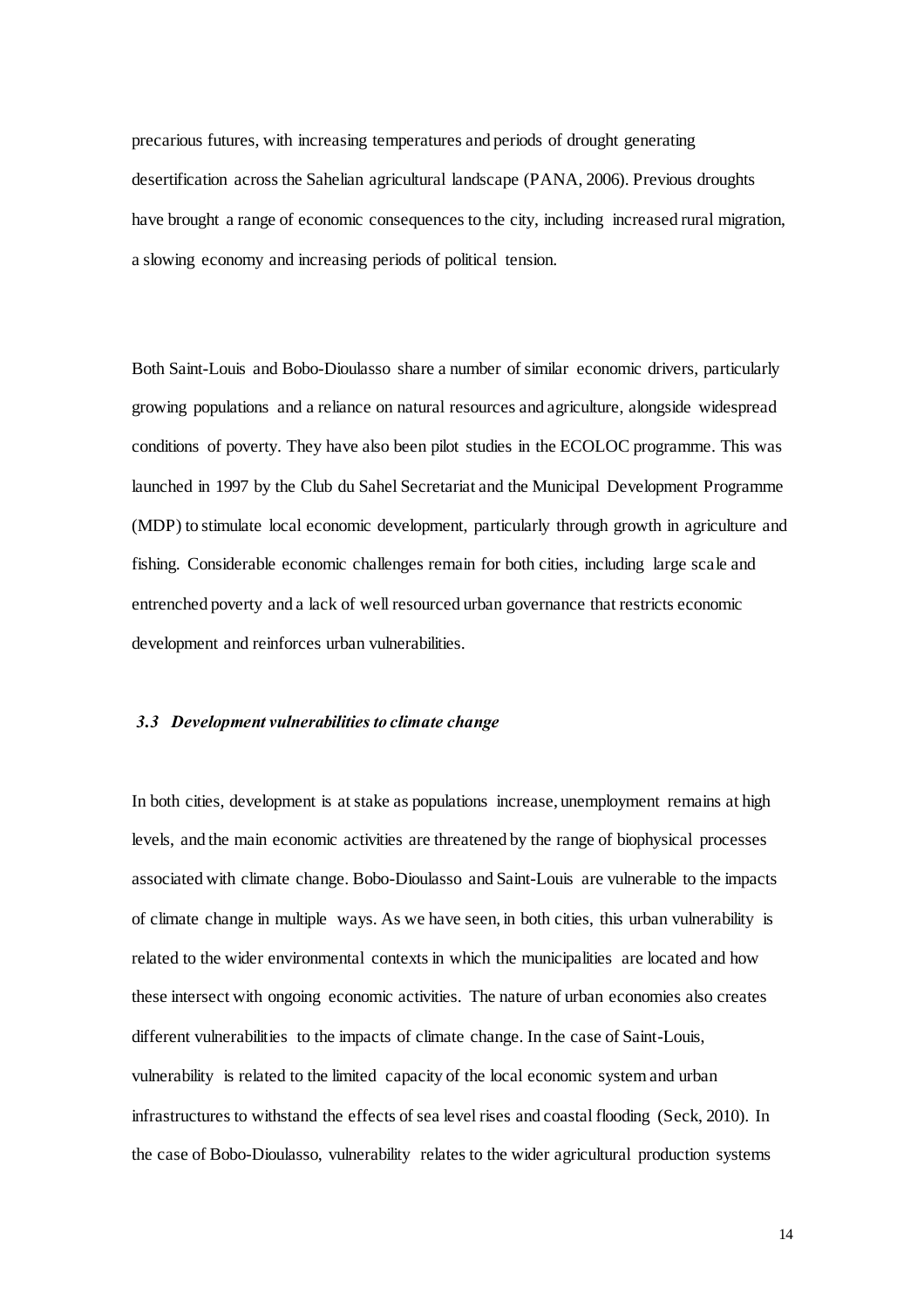(and associated industries) in the context of changing seasonal climate patterns, soil erosion, failing harvests and drought (ECOLOC, 2002). The key urban economic sectors are particularly vulnerable to climate change phenomena precisely because they are situated in fragile climate zones. Both cities exemplify the ways in which entrenched underdevelopment and structural problems reinforce the urban vulnerabilities of cities exposed to the changing patterns of climate.

A series of considerations around the manifestations of vulnerability in relation to development in both cities reveals the shared yet diverse urban economic futures they face in relation to climate change processes. Firstly, both cities are experiencing a series of interruptions and crises across traditional economic activities that depend heavily on environmental conditions, and are acutely affected by climate variation and extreme weather phenomena. The affects of climate change will not be distributed evenly, as some areas may gain from the changes and others are likely to lose significantly. However, agriculture in the urban hinterlands is likely to be negatively affected by changing rain patterns. Although predicted rainfall variation may be manageable with better technical capacities, traditional agriculture in the Sahel remains fragile, despite longstanding adaptations to the climate. Predictions from crop-climate models show that in tropical countries even moderate warming  $(1^{\circ}C$  for wheat and maize and  $2^{\circ}C$  for rice) can reduce yields significantly because many crops are already at the limit of their heat tolerance (WDR 2008), and any reduction in productivity in the Sahel may have disastrous effects on the livelihoods of farmers. In the case of Bobo-Dioulasso, increased frequency of droughts could have severe consequences for agri-industries in the city (ECOLOC, 2003). Secondly, in the case of Saint-Louis, changes in ocean temperatures and acidity are likely to have significant economic effects on fishing productivity, which in turn will deplete the livelihoods of the thousands of fisherman and their households, particularly Nguet Ndar. Fishermen already describe a need to travel longer distances and stay out at sea longer in order to catch fish (Commune de St Louis, 2011). This comes with increased risk and reduced incomes within the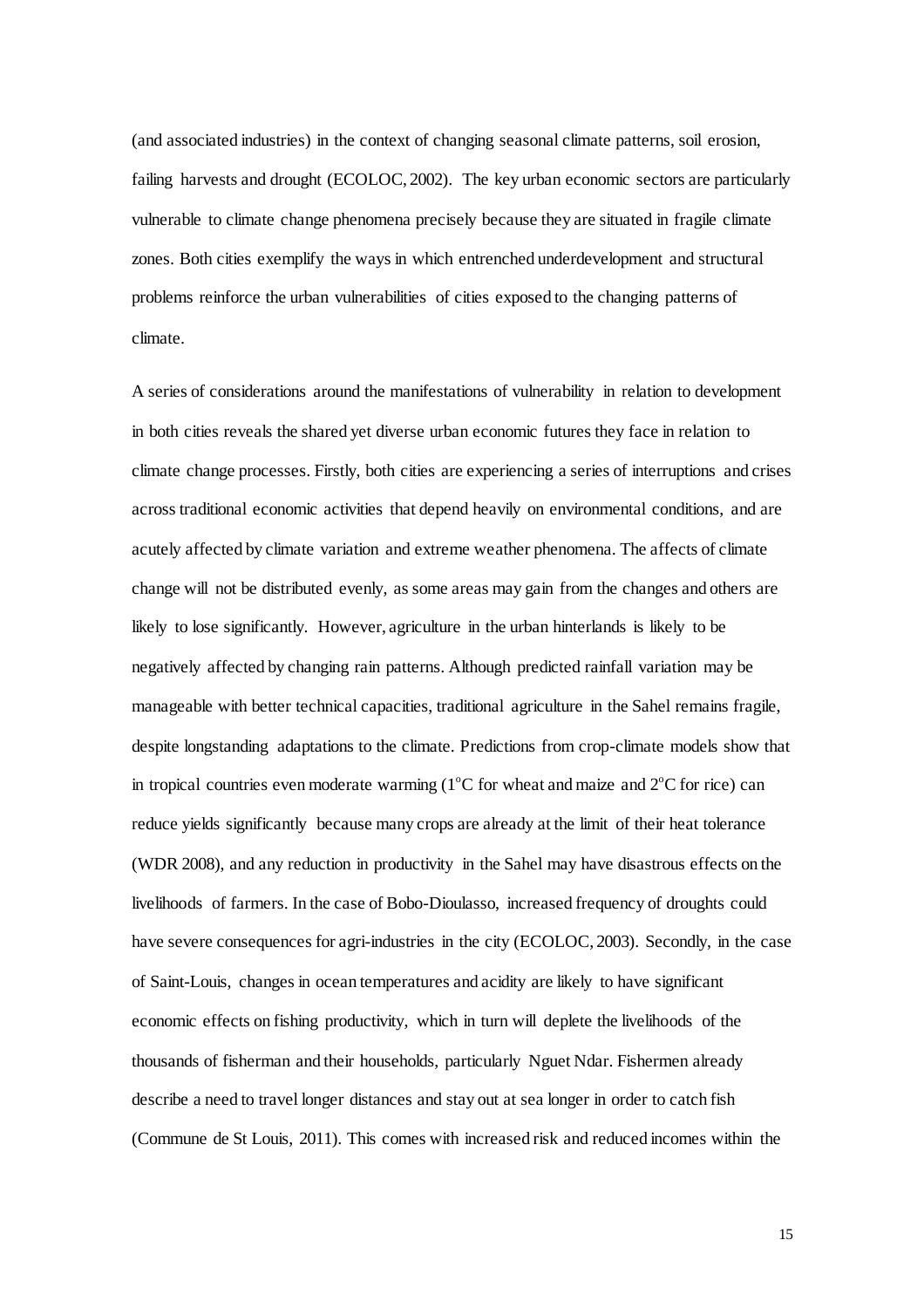context of increasing extreme weather events. Thirdly, the increase in flood events, whether through coastal, flash or groundwater flooding, is having a major economic impact in Saint-Louis, particularly in areas that have expanded into flood prone zones, and in Bobo-Dioulasso where 20 percent of survey respondents identified this as the main vulnerability of the city (UN-Habitat, 2011c). In both cases, the economic infrastructures, assets and networks that sustain multiple economic activities are often interrupted, damaged or destroyed during these flood events. Damage to buildings and properties can have serious implications for vulnerable households already exposed to socio-environmental hazards. Urban flooding also creates a range of health dynamics that reflect and reinforce economic vulnerability, including increased disease vectors and epidemics, which can have devastating consequences for the livelihoods of households. Across flood damaged cities, businesses and other economic stakeholders often face damage and disruption, loss of produce, and disturbances within markets and transport infrastructures, which reveal the multiple economic vulnerabilities across a range sectors. In addition, climate change dynamics affect decisions on investments as they increase uncertainty in already uncertain investment conditions. Flooding constitutes a larger issue for Saint-Louis and its vulnerable coast line, but is also a threat to Bobo-Dioulasso, specifically in relation to crop damage and soil erosion. Fourthly, the economic vulnerabilities of significant numbers of the urban poor are evident in both cities. In the diverse urban poor communities that characterise both cities, damage and loss to infrastructure, services and shared assets can undo development and poverty alleviation strategies, and wider programmes of investment. In households that already operate under precarious conditions and often have few resources to sustain livelihoods, the economic repercussions associated with climate change dynamics provide an additional layer of vulnerability. Finally, in both cities urban growth is also likely to increase because of the reduced viability of agricultural economies in the hinterland, prompting a wave of climate change migrants responding to the increased disruptions to their livelihoods. This migration will exert pressure on already stretched urban infrastructures, networked systems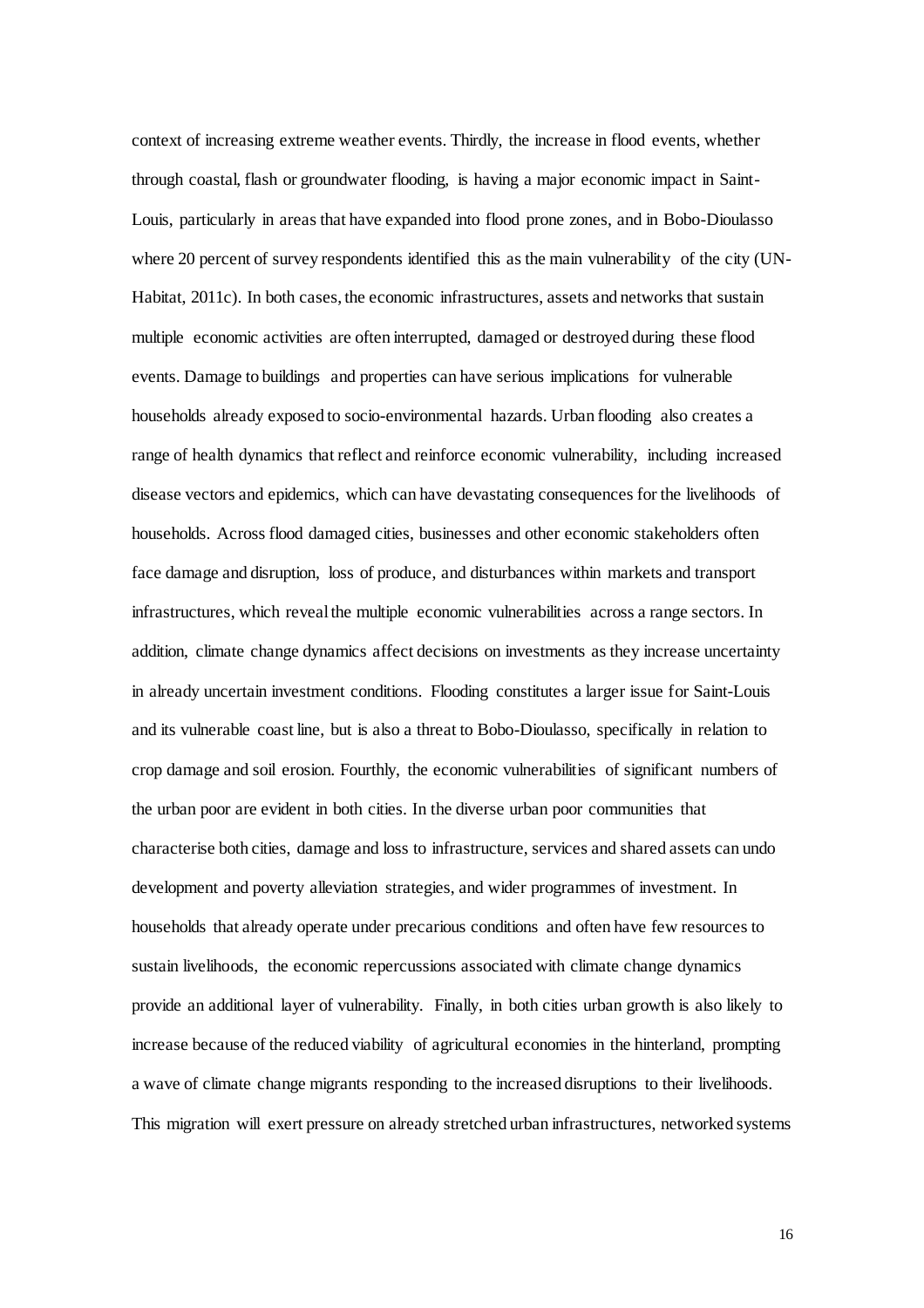and the wider social, political and economic environments of Bobo-Dioulasso and Saint-Louis, leading to potential conflict and new vulnerabilities.

#### *3.4 Emerging urban climate change governance*

Both cities are actively engaged in planning and policy work around climate change issues that aim to respond to the range of impacts emerging from these processes. New forms of urban climate change governance are thus emerging from both cities. The CCCI programme in both cities aims at promoting political, technical, and social dialogue between the community, and local and national governance levels. These processes of urban climate change governance are characterised by a range of activities that seek to raise awareness of the challenges posed by climate change, identify the most vulnerable economic sectors and social groups, improve resilience to the vulnerabilities of the cities, and form a series of initiatives, programs and measures that illustrate both the similarities and differences of climate change responses in Bobo-Dioulasso and Saint-Louis. A range of work emerging from local, national and international intermediaries has been undertaken to support the urban governance of both cities in responding to climate change and economic vulnerability.

Firstly, there has been a long term effort to *build capacity and vision* across both municipalities supported by a range of local, national and international partners, revealing the multi-scalar nature of climate change governance (Bulkeley, 2010). For example, in Saint-Louis these activities, supported by UN-Habitat, include the Local Agenda 21 developed in 2008. In recent years, the Mayor has worked across various economic sectors to promote the importance of local intervention for adaptation and mitigation of climate change and in 2010, the city subscribed to the CCCI and to the 'Making Cities Resilient' Campaign of UNSDR. In Bobo-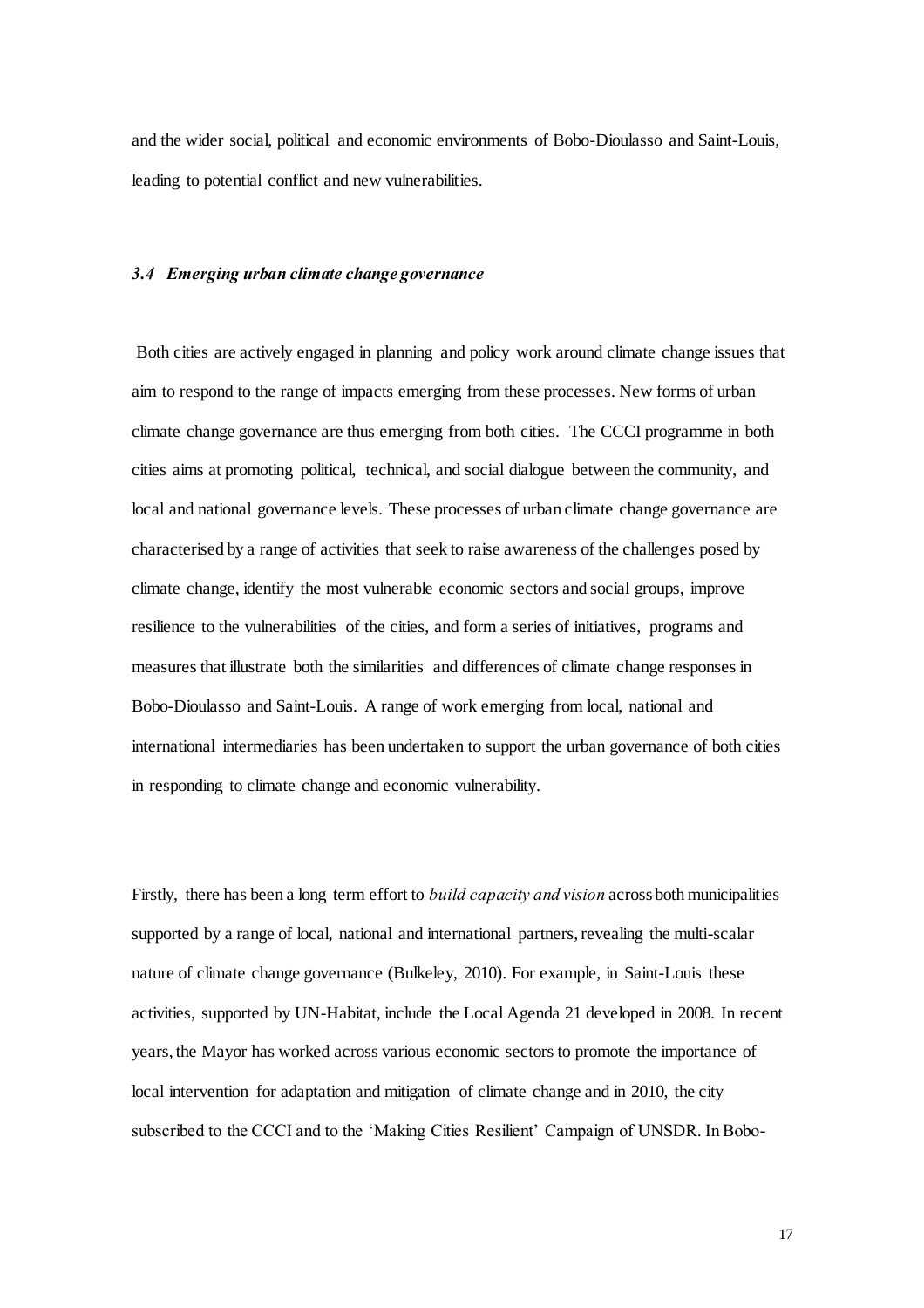Dioulasso, similar initiatives have characterised emerging climate change governance, revealing the multi-scalar nature of these responses, the need to increase municipal capacity, and the links being made between and across a range of urban policies and climate change programs. The second type of urban governance activity relating to climate change and economic vulnerability in both cities concerns *adaptation*. In Saint-Louis there have been a number of research and action-oriented studies to develop long-term adaptation responses predicated on generating and collating data on sea level rise and flooding (for example, the ARCADIS project). In 2011, the city developed a strategy document identifying five areas of action concerning coastal erosion, river dynamics and rainwater. This is a concrete effort to identify and define key interventions, such as increasing coastal defenses to improve urban living conditions, environmental management and economic development in the context of changing climate and the impacts associated with these changes. In Bobo-Dioulasso work is ongoing to identify key vulnerabilities, and to develop appropriate adaptation responses over the short and long term that will emerge from new institutional arrangements. The latter include the Climate Change Charter, the establishment of a dedicated unit within the municipality to deal with climate change, and the city's involvement in the Cities Alliance programme.

The third urban governance response to climate change, development and vulnerability in both cities relates to *public participation*. The cities have initiated consultation with residents, communication and consideration of cultural appropriateness in developing urban adaptation and mitigation measures. In Saint-Louis, the local knowledge of residents, particularly that related to important economic activities, such as fishing and agriculture, has informed climate change responses aimed at reducing economic vulnerabilities. Residents have been consulted in order to better understand the dynamics and changing patterns associated with climate change and to identify response options. In Bobo-Dioulasso there is a strong emphasis on strengthening education activities, building awareness, and promoting changes in attitudes and behaviour of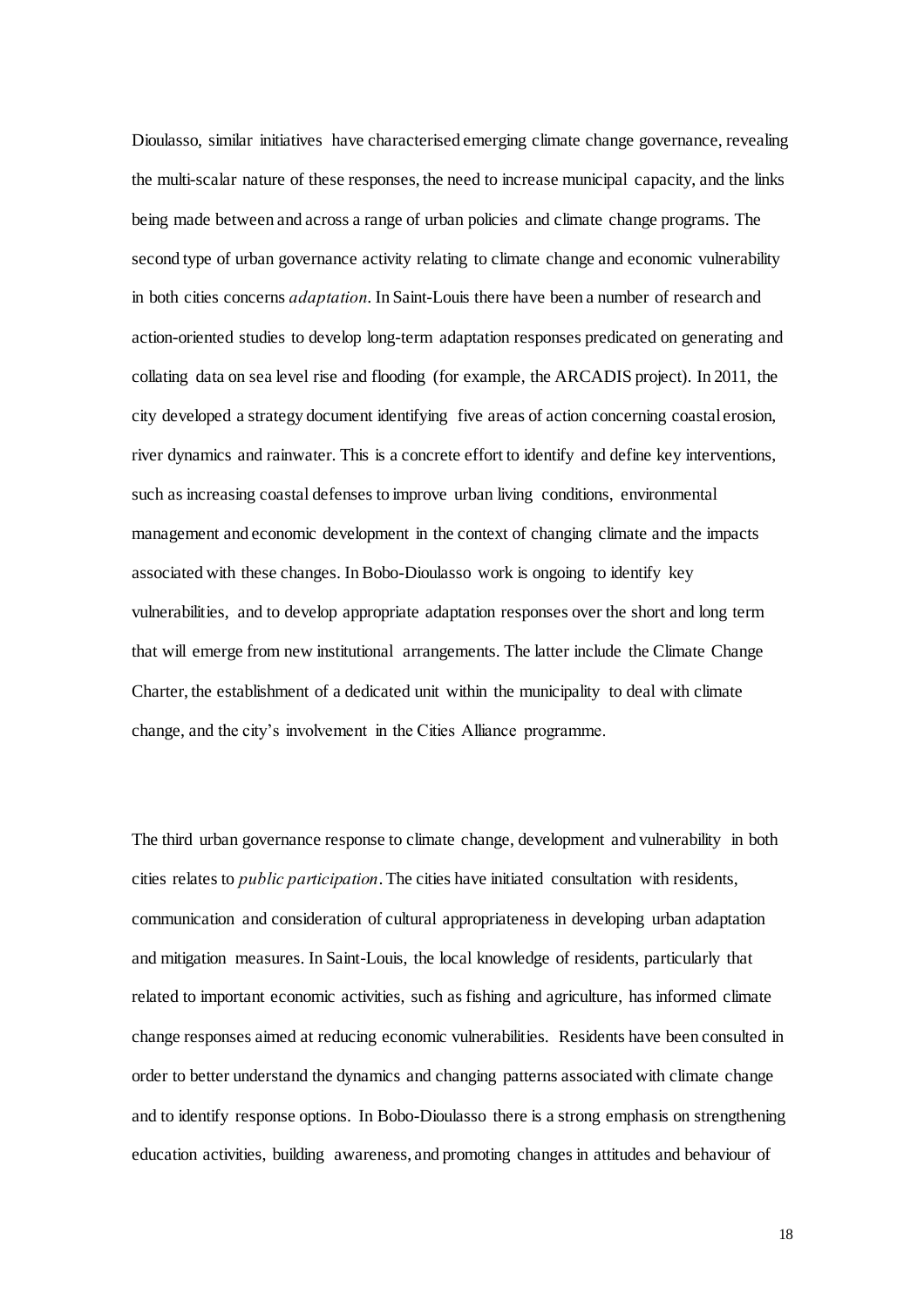citizens around climate change impacts that were explored at the series of district workshops. In particular, the significance of the impact of urban deforestation in exacerbating some of the effects of climate change has been highlighted by urban dwellers, with over 60 percent of survey respondents wanting increased tree planting over the coming years (UN-Habitat, 2011b). To this end, greater community involvement and dialogue between urban actors is viewed by the municipal government to be a central component in approaching economic vulnerability and climate change. The objective of such dialogue is to gather information about the concerns of various actors related to the experience and impacts of climate change on livelihoods and urban life. It also aims at sensitization and clarification regarding climate change and its potential impact on residents. Of course, as in many cities across the region, questions still remain about the ability of the urban poor to fully participate in these processes and the politics of community involvement, but there are at least ongoing attempts to include their knowledge and experiences in current data gathering and policy formulation processes.

Fourthly, as part of the UN CCCI process, the *knowledge base and governance strategies*  around climate change processes, urban vulnerability and responses are being developed to strengthen and develop capacity in responses to climate change vulnerabilities by focusing on local dimensions and taking into account factors such as gender. This activity seeks to access information and scientific research from academics and other experts on vulnerability and environmental dynamics. In Saint-Louis, Vision 2030 is an important outcome of these measures to improve the knowledge base and governance strategies of the city. The policy has a strong emphasis on securing development and is focused on a number of key areas including: environmental preservation; urban environmental management and sanitation; promotion of local economy and inter-municipal collaboration; dynamism of transport networks; and participatory democracy and citizenship (Commune de St Louis, 2011). In Bobo-Dioulasso the building of local understanding of climate change impacts and relating residents' experience to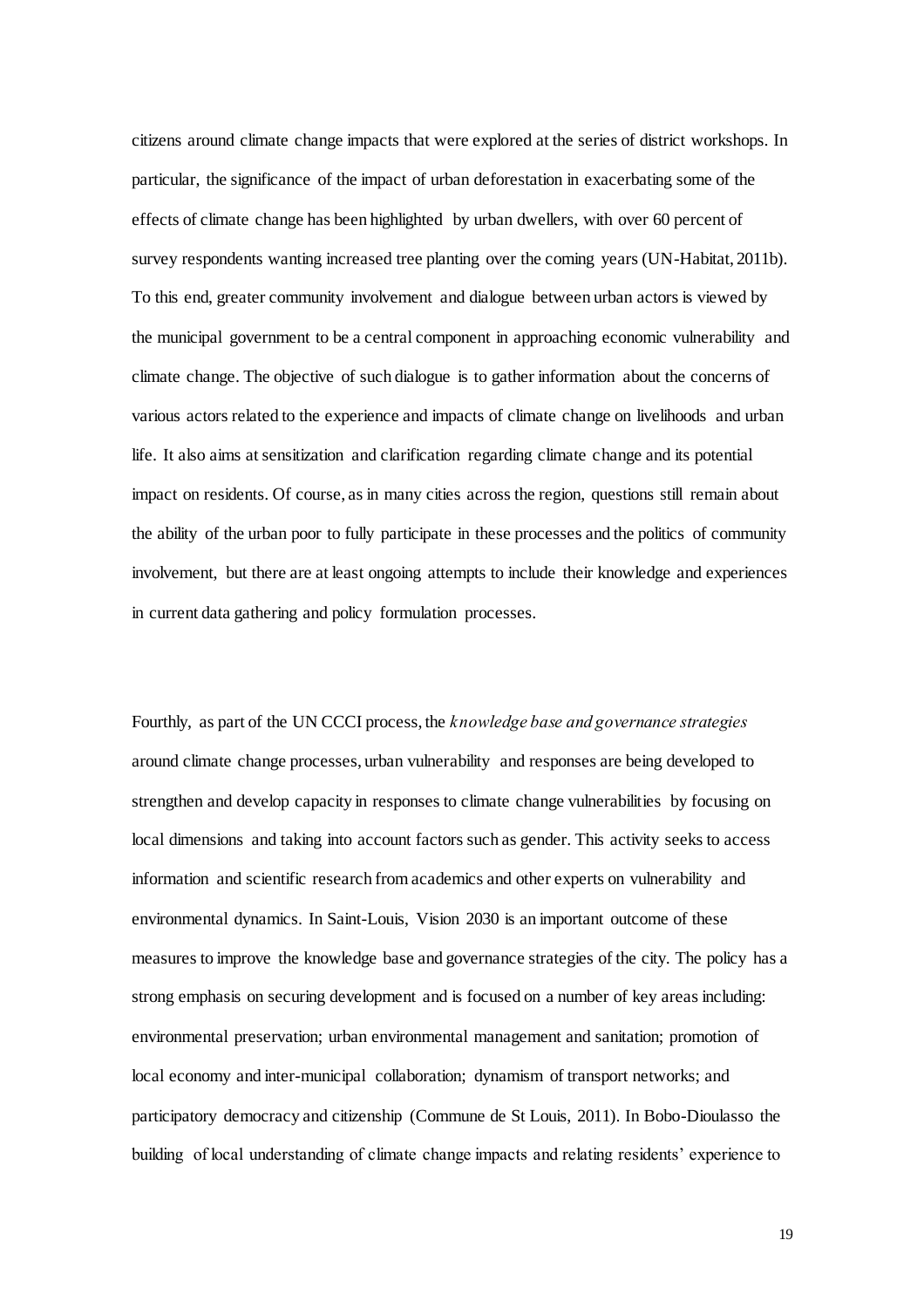policy development has improved knowledge relating to vulnerability. In particular, this has highlighted the significance of the impact of urban deforestation in exacerbating some of the effects of climate change. It has also revealed that residents in informal settlements are most vulnerable to flooding within the city, and most badly affected by a longer hot/dry season, high winds and heat surges. In both cities, an enhanced knowledge base has also revealed the significance of a range of measures to improve economic resilience to climate change processes. These include, for example, creating adequate infrastructure through better designed neighbourhoods, strengthening the network of storm water drainage, improved waste and garbage management, improved sewage and site sanitation..

Fifthly, in Saint-Louis, the *development of multi-scalar governance partnerships* across a variety of different actors is of particular significance, drawing in resources from beyond the city and illustrating the importance of climate change governance that involves multiple stakeholders. As an important centre for learning based around the city's university, and as a focus of international attention precipitated by both its history and exceptional environmental context, Saint-Louis has gathered support from a variety of actors besides UN-Habitat. These include the CLUVA project bringing together local and international academics, GIS mappers, communities and others, several city to city partnerships, as well as the involvement of international organizations such as UNESCO and UNSDR, generating a complex mosaic of various actors involved in research and governance. Bobo-Dioulasso, with its less developed international network, is much less able to attract international interest and attention. In this sense it shares the relatively more obscure destiny of the many intermediate 'ordinary cities' (Robinson, 2002, 2006) across the West African region. The significance of these partnerships is quite considerable for Saint-Louis, which has received advice, expertise and resources from a plethora of partners, enriching the range of options being considered and the depth of analysis. For Bobo-Dioulasso, access to the international arena provided by UN-Habitat has been a key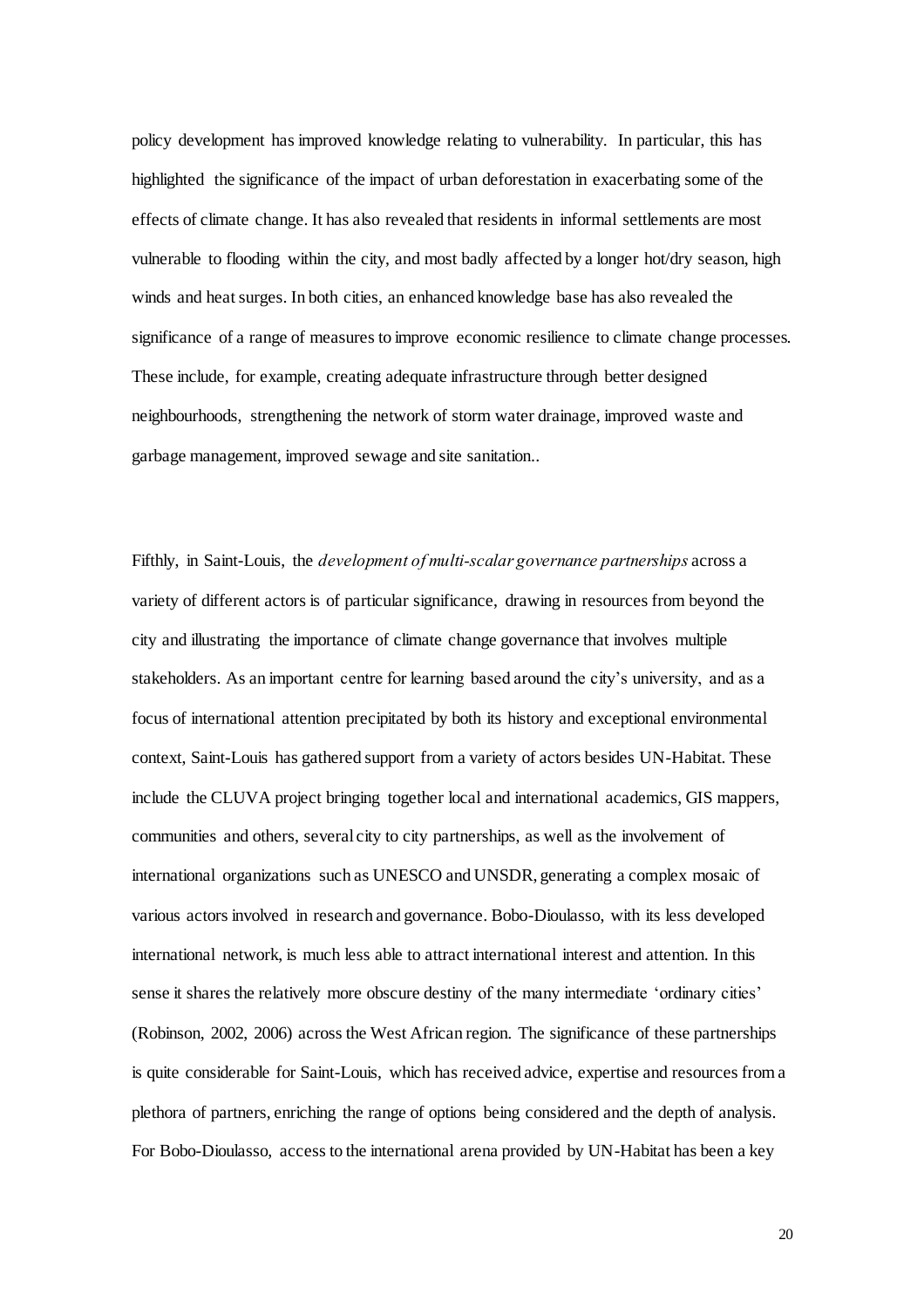element of capacity development. It has also linked the city into national-level climate change governance such as the National Action Adaptation and Climate Change (2007) and ongoing municipal level developmental agendas.

In both cities local knowledge development and the processes described above have led in the past few years to the development of policy responses that attempt to address some of the key climate change challenges. In Saint-Louis, where changes related to sea level rise are particularly worrying for communities residing along the coast, processes of relocation have been agreed and are being implemented, particularly for the most exposed residents in Nguet Ndar. Although limited in scale while research continues, they nonetheless represent a success in terms of increased awareness and mobilization of resources. Similarly, horticultural activities are being reassessed and there are plans to develop new areas, more protected from salinization and erosion (Commune de St Louis 2011). Difficult choices lie ahead as the city reconsiders its expansion plans and how to make use of the very valuable yet fragile environments for tourist development. The need to also reconsider modalities of protection against floods has sparked an interesting debate on housing typologies and building techniques, where the possibility of building in a more resilient way vis-a-vis floods, and creating urban structures more permeable to water, is being considered. In particular, the introduction of drainage channels and the construction of higher buildings is a possible solution. In Bobo-Dioulasso, workshops with local stakeholders (conducted by the municipality and UN-Habitat) has clarified the roles diverse stakeholders in the city, organizing them in order to provide solutions to climate change vulnerabilities through concrete measures such as drafting a new municipal charter (UN-Habitat, 2011c). For example, in future years, the local meteorological service will be expanded to enhance the city's technical capacity to update data on hazards and vulnerabilities, and to provide the population with better information on temperature changes and potential pluvial floods. In addition, the municipality has also decided on steps for effective land use planning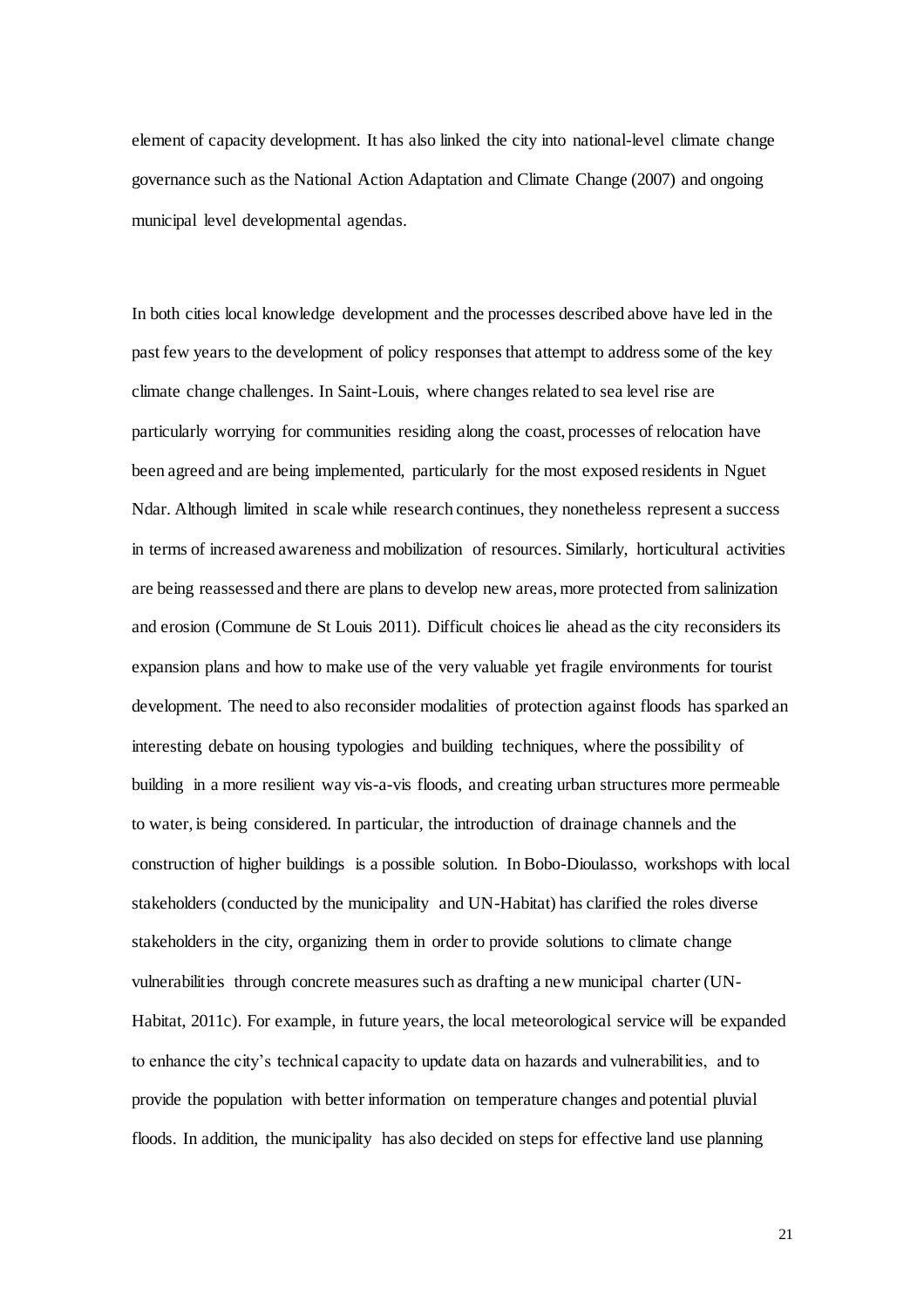and investment in risk reducing infrastructure, and for protection of the eco-system. For now, the main obstacle for Bobo Dioulasso's climate change governance, common to many 'ordinary cities' of the region, remains insufficient financial and human resources.

#### **4. Conclusion**

The Saint-Louis and Bobo-Dioulasso case studies suggest that making sense of the intersections between climate change, vulnerability, development and emerging urban governance responses requires a strong understanding of local economic and social contexts, so that initiatives target the most effective measures and important sectors. Local development in a context of climate change requires faster capacity to adapt and change, and a responsive institutional environment in which to undertake these changes. In contexts where primary activities (such as fishing and agriculture) are predominant, impacts are bound to be higher. There is also a need to integrate responses that are innovative and preserve the environment while simultaneously including the multiple forms of 'traditional agriculture' and local knowledges, which have responded to the fragile environmental histories of the Sahel (Mortimore, 2010). Examples include proposals to develop urban agriculture (Saint-Louis) and urban re-forestation (Bobo-Dioulasso). While these are still proposals rather than detailed policies, they require a new look at urban planning standards and approaches, alongside the development of new building techniques and typologies that are more adapted to water prone environments.

The case studies also suggest that there is a need to analyze broader issues that hinder adequate climate change responses in relation to development, suggesting that urban climate change governance cannot just stop at the city boundaries. In the case of the Senegal River, and Saint-Louis specifically where there has been longer-term planning for climate change impacts, the overall management mechanism could be questioned to better understand why the impact of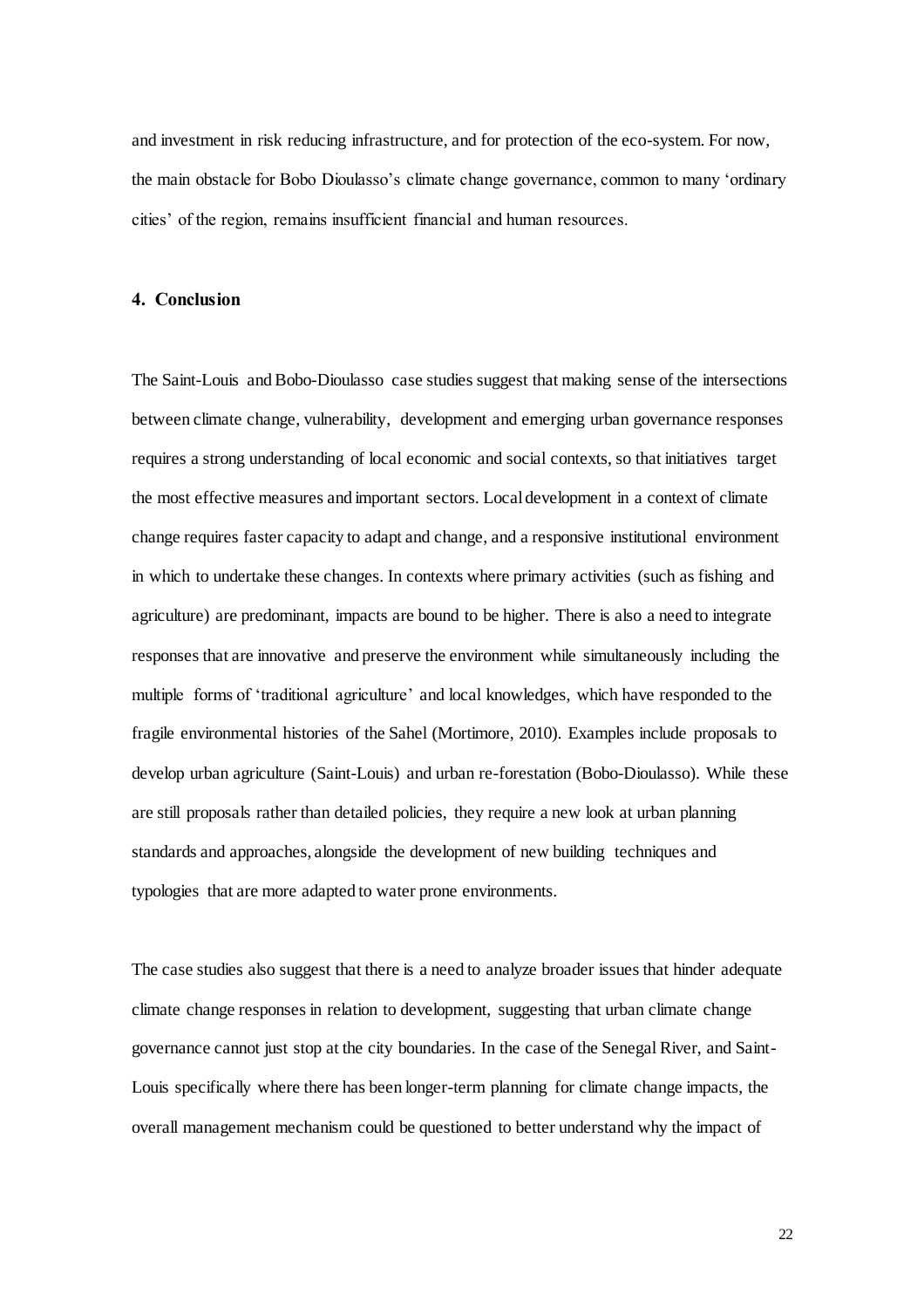water control mechanisms (principally dams) has not improved. Such questioning might also better understand the ways in which available water could be more effectively used for economic development in a region that has huge water deficit for some periods of the year. In the case of Bobo-Dioulasso, better planning mechanisms need to be in place at the municipal level to deal with climate change. The municipality acknowledged the importance of climate change in 2001, when it started to adapt its urban policies through the Strategic Water Sanitation Plan. In 2002, it developed a waste management plan and began cooperation with UN-Habitat in 2004 on a range of urban infrastructure issues that can be considered directly related to improving development. Indications for future management are good. In 2011, the city started to garner support for the development of a City Development Strategy, which could work on integrating the various economic dimensions of sectoral development and of climate change responses into a strategy to bring together and prioritise interventions. The establishment of a dedicated unit within the municipality to deal with climate change is also envisaged and the issue of climate change could be a key consideration in the City Development Strategy formulation now that sufficient awareness has been raised about the need to consider climate change impacts on development. In both cities, it is now also acknowledged that climate change planning has implications for sectoral policies, such as economic development, basic service provision and for waste management.

Through these two case studies, this paper has highlighted three specific issues. Firstly, development has tended to be relatively neglected in discussions of climate change in West African cities that have focused on physical vulnerabilities (Hunt and Watkiss, 2011), yet climate change, urban vulnerabilities and development are interrelated. Through direct impacts, such as the damage and destruction of infrastructures and property caused by climate changerelated events, the development of both Bobo-Dioulasso and Saint-Louis can be considered vulnerable, threatening productivity, economic opportunity and the livelihoods of citizens. This highlights the need for increased policy and academic attention that can analyze and address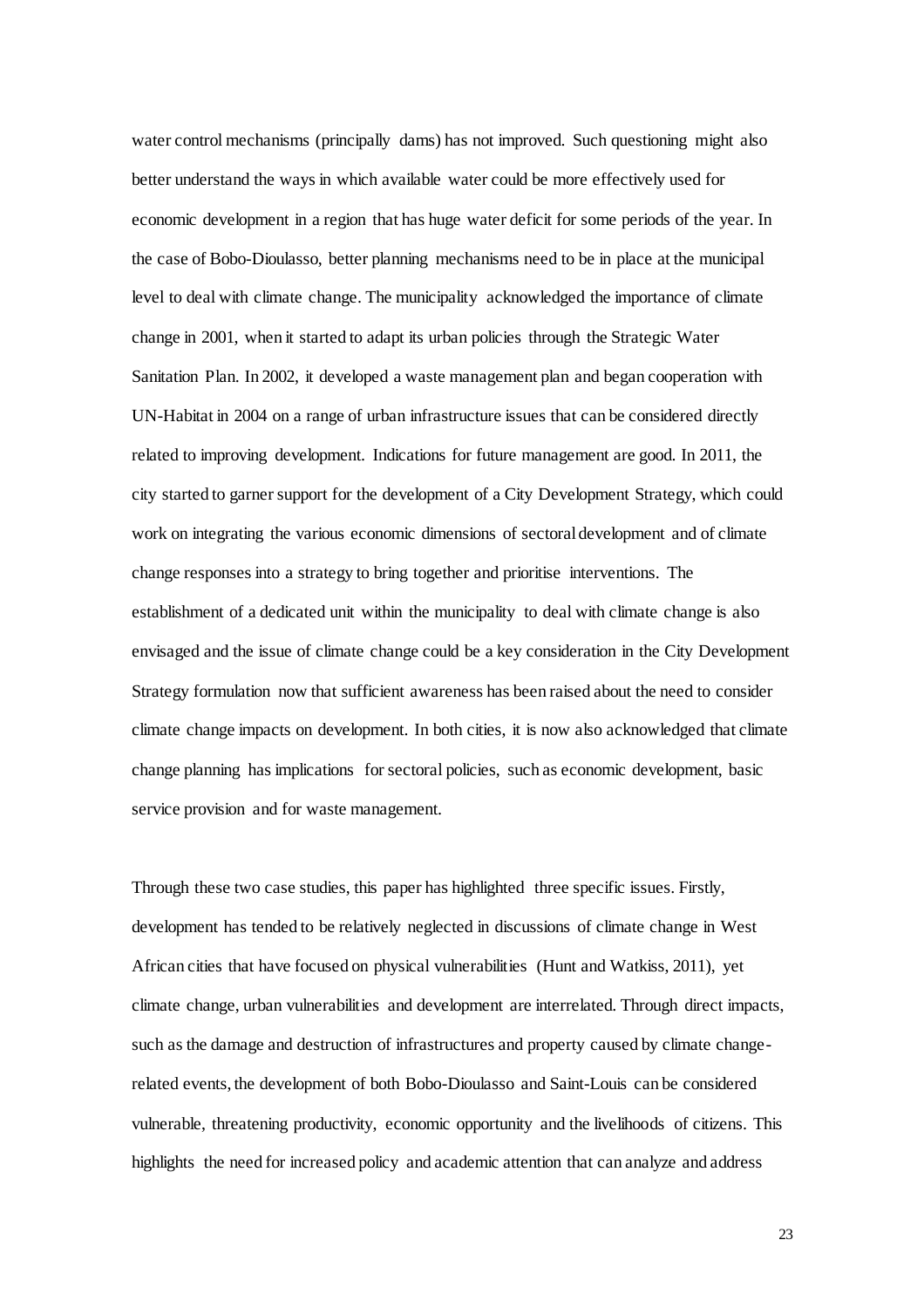these dynamics. Secondary impacts, such as migration from drought affected hinterlands, also create and reinforce the vulnerabilities of these cities to climate change processes, hindering the economic aspirations of Bobo-Dioulasso and Saint-Louis as they seek to develop their urban economies. Further work is needed by both policy makers and researchers to explore at the urban scale the multiple processes that are mediating and being produced by and through climate change in the context of development. Whilst this work has begun there is significantly less focus on the climate change vulnerability at the wider urban and regional scale and across different economic sectors within cities. The importance of this work is to understand how these impacts on the wider urban economy will reinforce, reflect and create vulnerabilities across the city and the need to develop adaptation responses to these issues.

Secondly, the case studies illustrate that it is counter-productive to generalise about 'the West African city' or rely on existing literatures of global North and 'high profile' African cities when assessing and responding to the challenges posed by climate change to economic development. Saint-Louis and Bobo-Dioulasso face different climate change issues, which will have differential impacts on development; the cities are also embedded in different national and local governance contexts that structure responses to these issues. Therefore, there is a need for context-specific knowledge, which takes account of geography, different climate change challenges, urban governance, and economic and cultural issues that in turn shape the economic development vulnerabilities and responses across 'ordinary cities' (Robinson, 2002, 2006). Such work can illuminate not only the localised relations between climate change and cities, but may also offer a platform to 'speak back' to wider policy and conceptual debates concerning these issues that are normally predicated on the 'usual suspects' of high profile cities (Robinson, 2002). The compilation of geographically and place-specific evidence, such as that being generated by UN-Habitat, is vital so that knowledge and good practice might be disseminated in appropriate ways. The diversity of urban West Africa presents serious challenges to understanding and acting upon the relationship between climate change and development.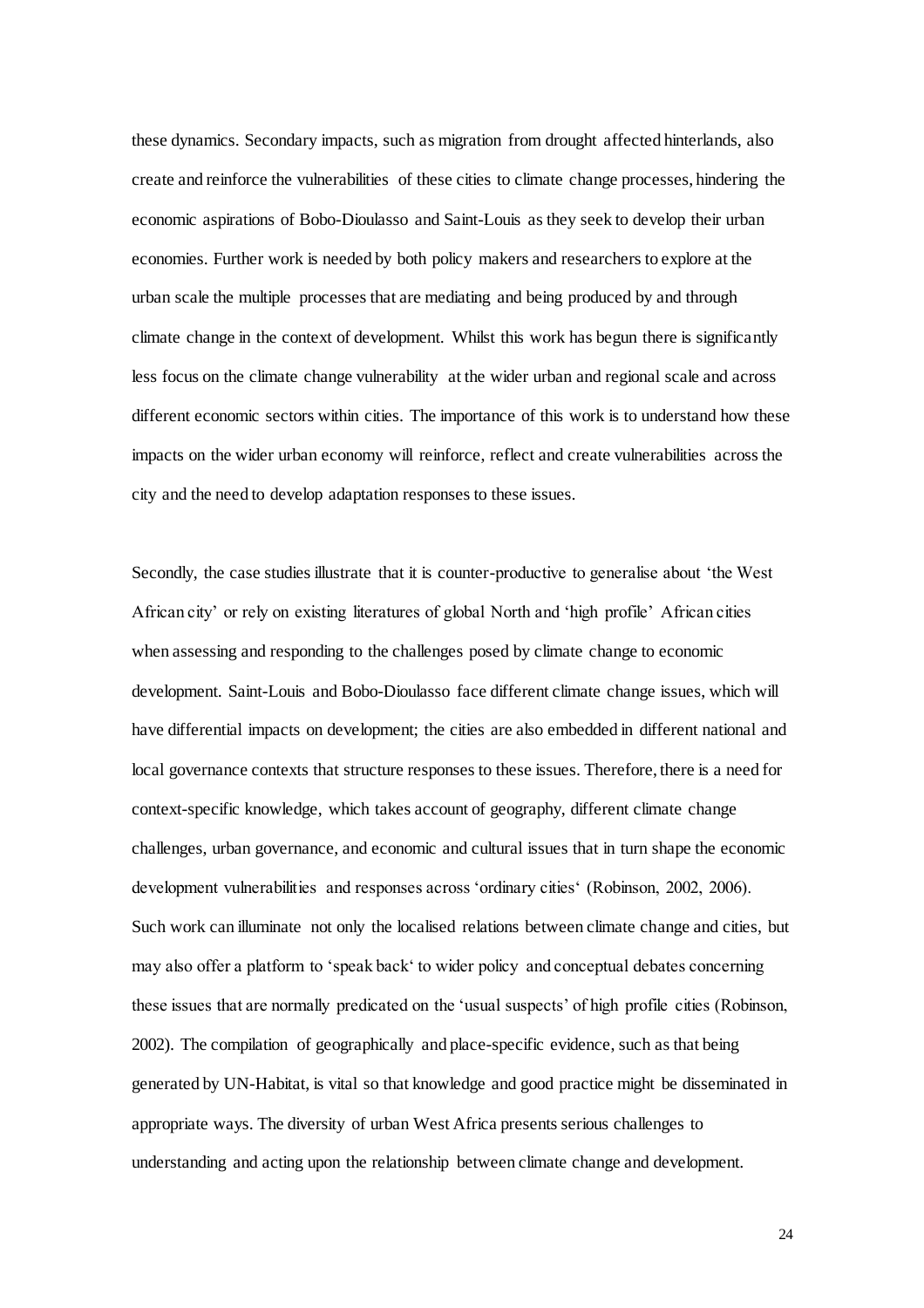However, this complexity should not militate against the effective sharing of knowledge and good practice, and instead might provide a better indication of where certain types of adaptation might work more effectively to support economic development in this region.

Thirdly, and following on from this, the Saint-Louis and Bobo-Dioulasso case studies reveal the value of localised knowledge and the ways in which this might effectively inform best practice and knowledge sharing through urban governance strategies. The case studies point to the significance of combining analysis of climate and environmental phenomena from a scientific point of view with detailed information from the communities that live and experience environmental processes as part of their daily livelihoods (Kithiia, 2011). They also suggest that this combined approach is a key element in developing appropriate responses. Of critical importance is the need to disentangle the knowledge of the community from perceptions of possible policy responses. In fact, in situations often inflected by a lack of trust between the population and public powers (or elites, including researchers), the people may tend to orient policy responses on the basis of 'interests' that may not be well articulated. While it still may be difficult to properly include marginalised communities in the knowledge-sharing and planning processes around climate change adaptation, efforts to do so in both these cities are likely to produce more appropriate adaptations than previous planning responses have managed. Such work must draw on the everyday strategies of incrementalism and improvisation (Simone, 2010) that characterize these urban spaces and show "the ways in which spontaneous adaptation occurs and can be supported" (Moser et al, 2010:55), whilst remaining focused on the ongoing conditions of poverty that hinder current development agendas (Kithiia, 2011).

Finally, the paper illustrates the growing importance of climate change governance at an urban scale (Bulkeley, 2010, Bulkeley and Newell 2010) and the need to conduct detailed research around new and emerging institutional arrangements, processes of co-production and forms of governance in order to consider how 'ordinary cities' are responding to climate change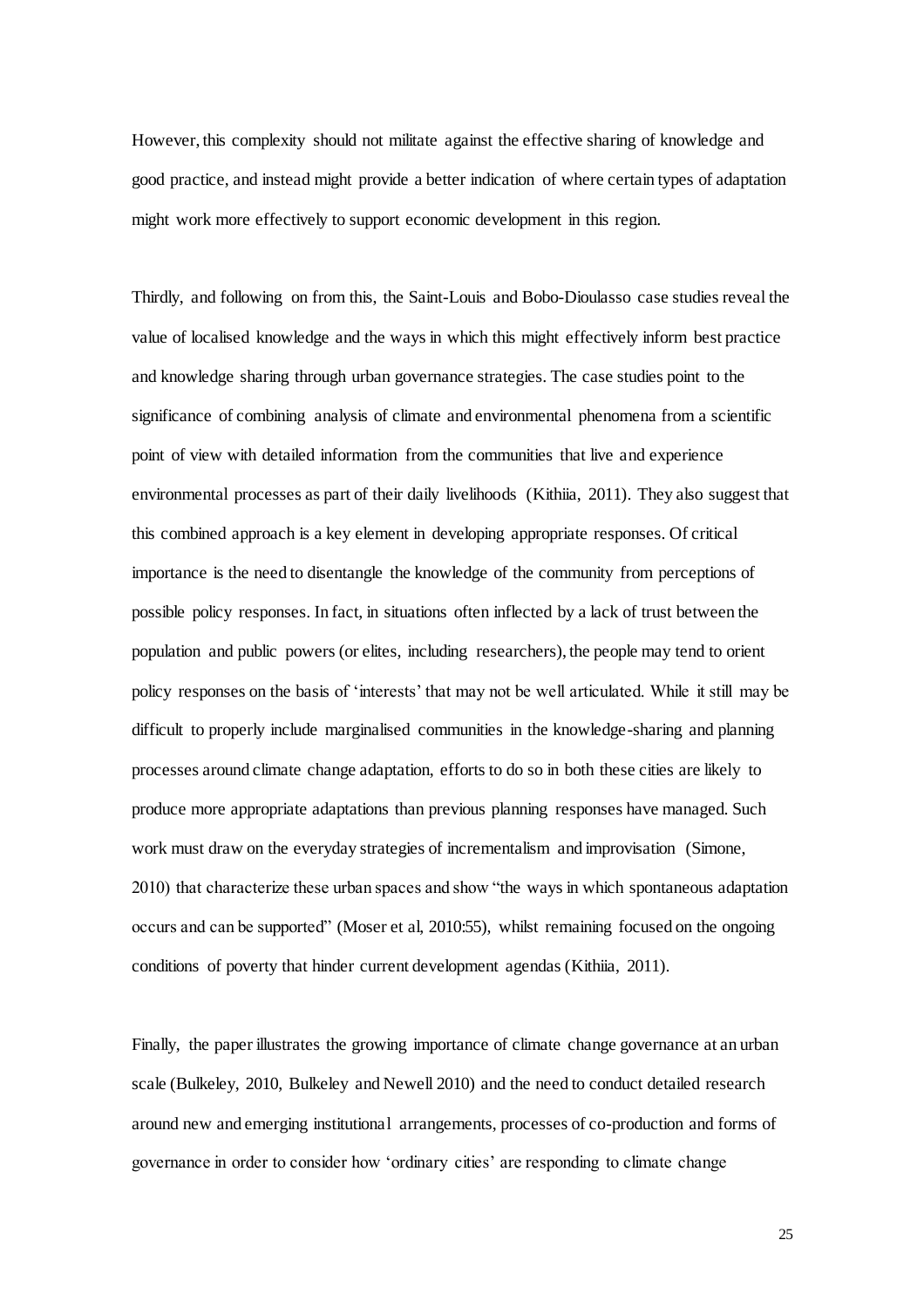imperatives, and the range of ways in which these dynamics will influence ongoing development work and socio-environmental relationships. In responding to Robinson's (2002) call to study 'ordinary cities', both in relation to vulnerability and emerging climate change governance, such work can reverse the flow of knowledges and actions from the global North, providing pathways for ordinary cities in the North and South to conceptualize, approach, study and respond to climate change at a municipal level.

As Kithiia (2011) argues, implementation of effective climate change policies needs strong institutional frameworks and integration across multiple agencies at the municipal level. This paper reveals some of the ways in which the apparatus to address these issues is being assembled in two ordinary West African cities. This is particularly important, both in addressing the vulnerabilities of urban dwellers and also in relation to future flows of adaptation and mitigation capital, which are estimated to rise up to \$275 billion per annum (World Bank, 2010). This will prompt the need for municipalities to create partnerships with academic institutions, NGOs, development agencies, and to use national and international technical assistance (Beltran, 2012), in order to create the knowledge base and resources to access these flows of investment. Cities such as Saint-Louis and Bobo Dioulasso, with the support of UN-Habitat's CCCI are making tentative steps toward these institutional arrangements.

#### **References**

Adger, W., Suq, S., Brown, K. et al. (2003) Adaptation to climate change in the developing world. *Progress in Development Studies*, 3, (3) pp.179-195.

Awour, C., Orindi, V., and Adwera, A. (2010) Climate change and coastal cities: the case of Mombasa, Kenya. *Environment and Urbanization* 20 (1) pp231-242.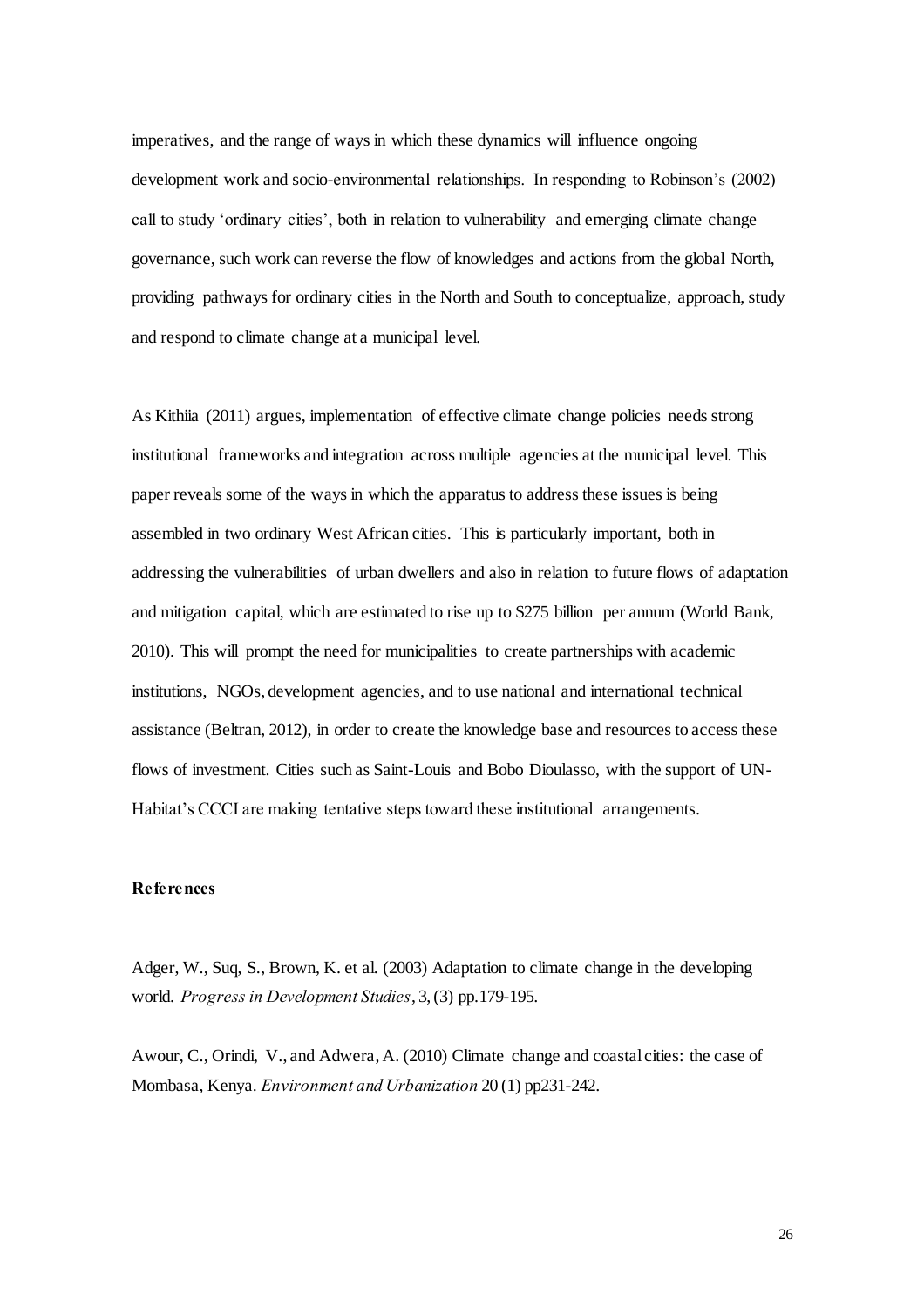Biermann, F. and Pattberg, P. (2008) 'Global environmental governance: Taking stock, moving forward', *Annual Review of Environment and Resources,* 33, pp277-294.

Boko, M., Niang, A., and Nyong, C. (2007) *Africa. Climate Change 2007: Impacts, Adaptation and Vulnerability. Contribution of Working Group II to the Fourth Assessment Report of the Intergovernmental Panel on Climate Change.* Cambridge, Cambridge University Press pp433- 467.

Bulkeley, H. and Betsill, M (2003) *Cities and Climate Change: Urban Sustainability and Global Environmental Governance*. New York:Routledge.

Bulkeley, H. and Newell, P. (2010) *Governing Climate Change*. London. Routledge.

Bulkeley, H., Luque,A., and Silver, J. (--) Housing and the (re)configuration of energy provision: making space for a progressive urban climate politics? (in review).

Cartwright, A., Parnell, S., Oeloefse, G., Ward, S., 2012, *Climate Change at the City Scale: Impacts, mitigation and adaptation in Cape Town*. London: Routledge.

Commune de St Louis (2005), Profil environnemental de St Louis, Commune de St Louis-IAGU-ONU Habitat

Commune de St Louis (2011), *Strategies de Developpement Urbain 2030*, St Louis

Davidson, O., Halsnaes, K., Huq, S., Kok, M., Metz, B., Sokona,Y., and Verhagen, J. (2003) The development and climate nexus: the case of sub-Saharan Africa. *Climate Policy* 3(1) pp97- 113.

Davis, M (2006) *Planet of Slums*. London, Verso Books

Diagne, K. (2007). Governance and natural disasters: addressing flooding in Saint Louis, Senegal. *Environment and Urbanization*. 19 (2) pp552-562

Ecoloc Bobo-Dioulasso (2002) – *Phase II, Cadre de Reference pour le Développement économique (CRDE),*Bobo-Dioulasso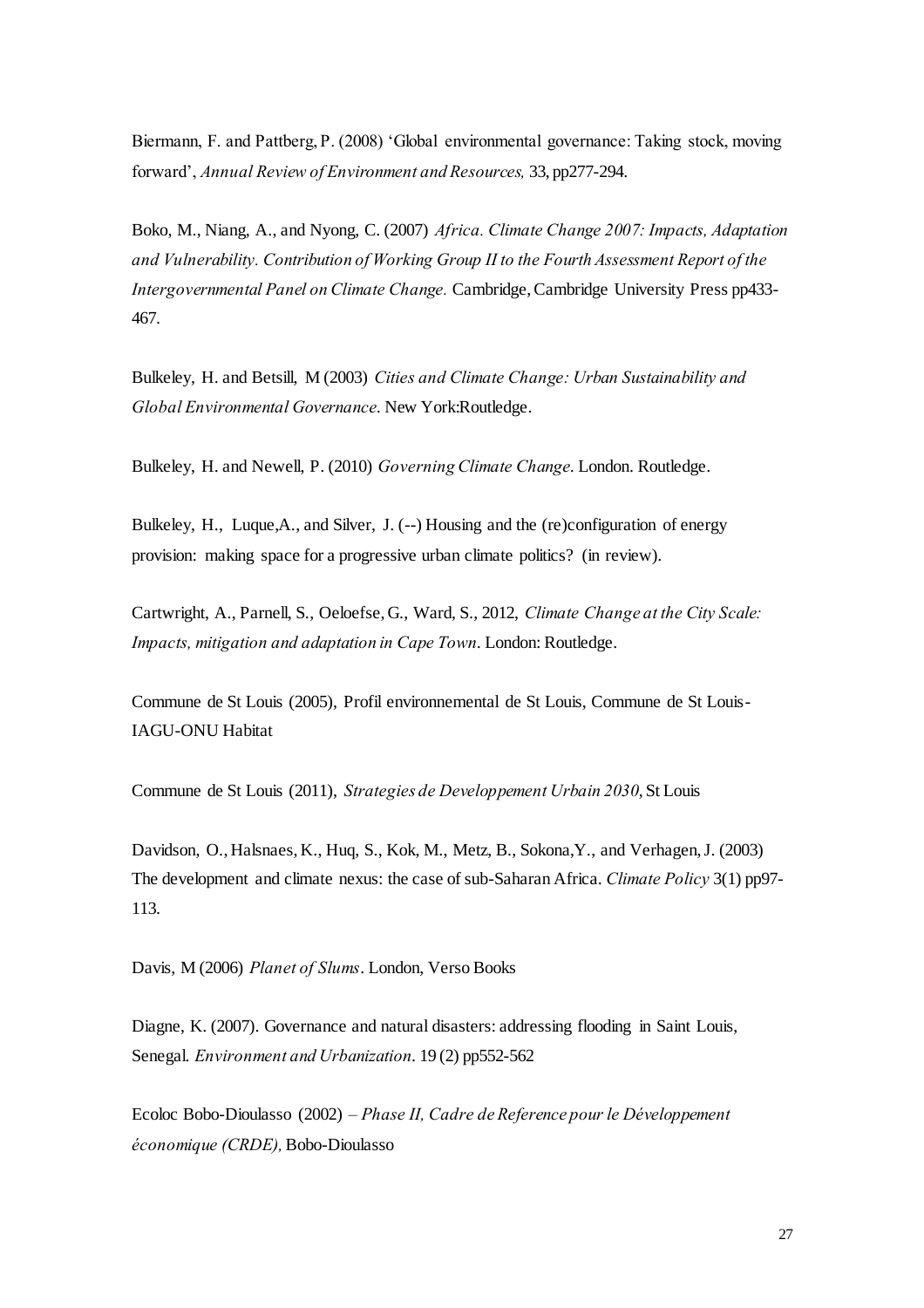Ecoloc Bobo-Dioulasso (2003) *Phase II, Livre Blanc*, Bobo-Dioulasso.

Hodson, M., and Marvin, S. (2010) *World Cities and Climate Change*. Milton Keynes:Open University Press.

Hunt and Watkiss (2011) Understanding climate change impacts, vulnerability and adaptation at city scale: an introduction. *Climate Change* 104 (1) pp1-12

Hardoy and Pandiella (2009) Urban poverty and vulnerability to climate change in Latin America. *Environment and Urbanization*. 21 (1) pp203-224

Joshi, S., and Moore, M. (2004) Institutionalised co-production: Unorthodox public service delivery in challenging environments. *The Journal of Development Studies*, 40, pp31-49.

Kandji, T., Verchot, L., and Mackensen, J. (2006) Climate Change and Variability in the Sahel Region: Impacts and Adaptation Strategies in the Agricultural Sector. Nairobi. UNEP.

Kebede, A., Nicholls, R., Hanson, S., and Mokrech, M. (2012) Impacts of Climate Change and Sea-Level Rise: A Preliminary Case Study of Mombasa, Kenya. *Journal of Coastal Research*, 28 pp8-19.

Kithiia, J., and Dowling, R. (2010) An integrated city-level planning process to address the impacts of climate change in Kenya: The case of Mombasa. *Cities* 27 (6) pp466-475

Lwasa, S (2010) Adapting urban areas in Africa to climate change: the case of Kampala. *Current Opinion in Environmental Sustainability* (2) pp166-171

McGranahan, G., Balk, D., and Anderson, B. (2007) The rising tide: assessing the risks of climate change and human settlements in low elevation coastal zones. *Environment and Urbanization* 19 (1) pp17-37.

Mortimore, M. (2010) Adapting to Drought in the Sahel: Lessons for Climate Change. *Climate Change* 1, pp134-143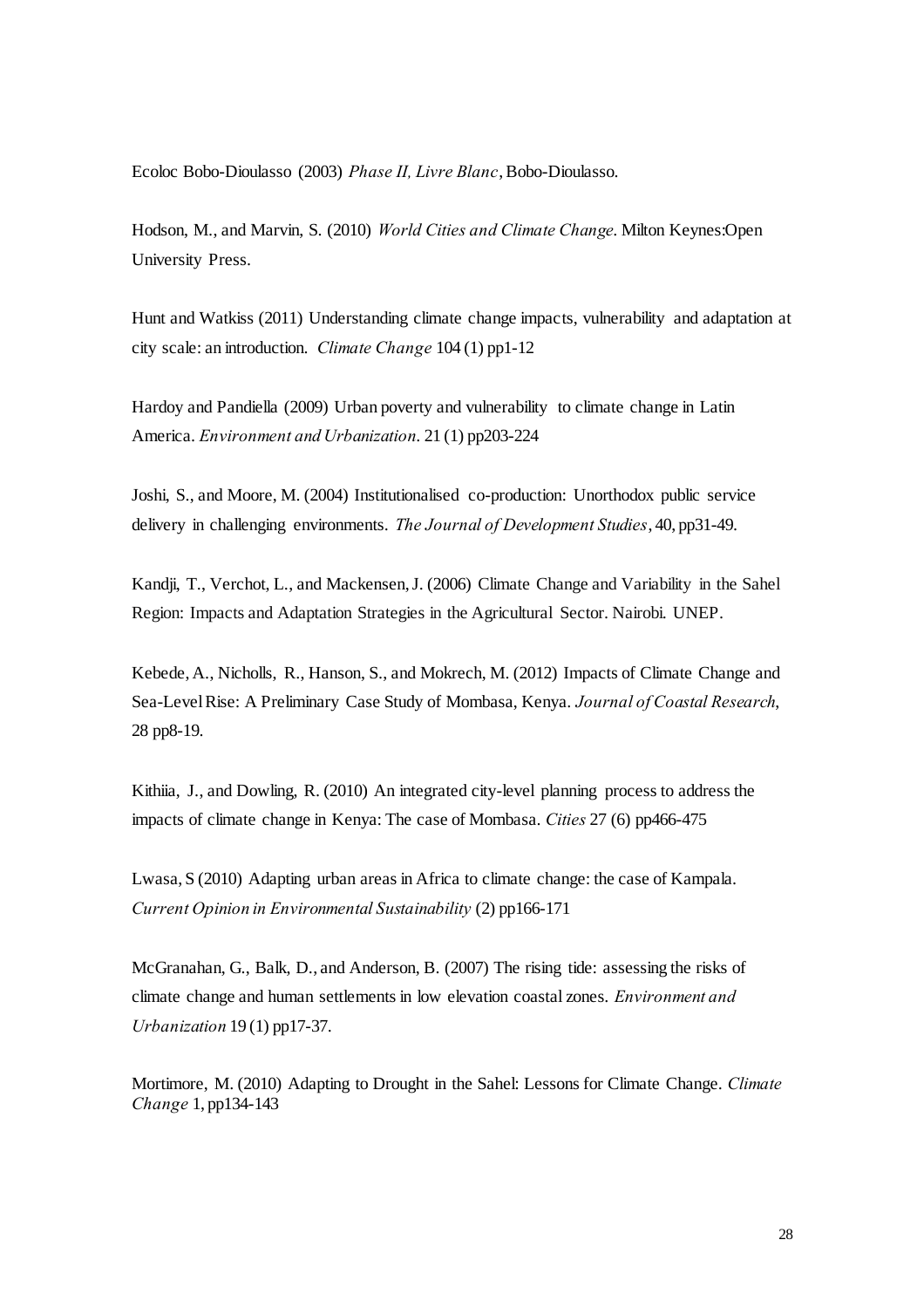Moser, C., and Satterthwaite, D. (2010) Toward Pro-Poor Adaptation to Climate Change in the Urban Centers of Low and Middle Income Countries in Mearns, R., and Norton, A. (eds) (2010) *Social dimensions of climate change: equity and vulnerability in a warming world*. World Bank: Washington DC pp231-258

Moser, C., Norton, A., Stein, A., and Georgieva, S. (2010) *Pro-Poor Adaptation to Climate Change in Urban Centers: Case Studies of Vulnerability and Resilience in Kenya and Nicaragua.* Washington DC. World Bank.

Mukheibir, P. and Ziervogel, G. (2007) Developing a Municipal Adaptation Plan (MAP) for climate change: the city of Cape Town. *Environment and Urbanization* 2007 19: pp143-158.

Myers, G. (2011) *African Cities: Alternative Visions of Urban Theory and Practice*. London; Zed Books.

O'Brien, K. and Leichenko, R. (2000) Double exposure: assessing the impacts of climate change within the context of economic globalization. *Global Environmental Change* 10 (3) pp. 221-232.

Parnell, S., Pieterse, E., Watson, V., (2009) Planning for cities in the global South: an African research agenda for sustainable human settlements, *Progress in Planning* 72 pp233-241.

Robinson, J. (2002) Global and world cities: a view from off the map, *International Journal of Urban and Regional Research* 26 pp531-554.

Robinson, J. (2006) *Ordinary Cities: Between Modernity and Development*. Routledge, London.

Robinson, J., 2011, Cities in a World of Cities: The Comparative Gesture. *International Journal of Urban and Regional Research* 35 pp. 1-23.

Roy, A. (2009) The 21st-Century Metropolis: New Geographies of Theory. *Regional Studies* 43(6) pp. 819-830.